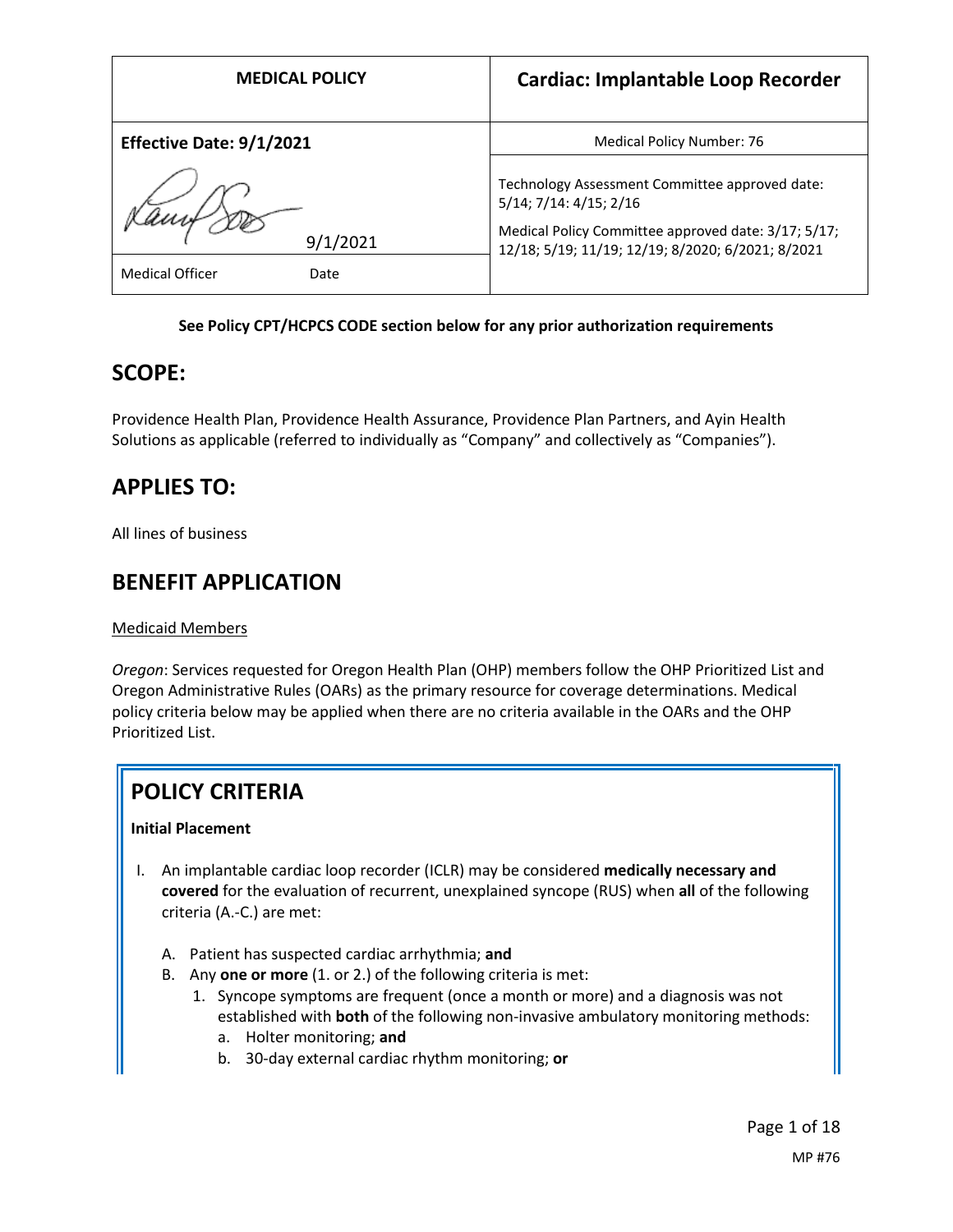- 2. Syncope symptoms are experienced so infrequently and unpredictably (less than once per month) that noninvasive ambulatory monitoring (e.g. Holter monitoring or external cardiac rhythm monitoring) are unlikely to be diagnostic; **and**
- C. The implantable loop recorder must be inserted by a cardiologist or electrophysiology cardiologist.
- II. An implantable cardiac loop recorder (ICLR) may be considered **medically necessary and covered** for the evaluation of cryptogenic stroke when **all** of the following criteria (A.-C.) are met:
	- A. Atrial fibrillation is the suspected cause of cryptogenic stroke; **and**
	- B. A diagnosis was not established after 30-day external cardiac rhythm monitoring (e.g., external loop recorder or external patch recorder); **and**
	- C. The implantable loop recorder must be inserted by a cardiologist or electrophysiology cardiologist.
- III. An implantable cardiac loop recorder is considered **investigational and is not covered** when criteria I. or II. above is not met, including but not limited to: monitoring post-catheter ablations.

#### **Device Replacement**

- IV. Replacement of implantable cardiac loop recorders may be considered **medically necessary and covered** when criteria I. or II. is met and **any** of the following criteria (A.- C.) are met:
	- A. The device is nonfunctioning; **or**
	- B. The electric replacement indicator signals device replacement is necessary; **or**
	- C. Replacement is needed in accordance with the device manufacturer instructions.
- V. Replacement of implantable cardiac loop recorders is considered **not medically necessary and not covered** when criterion IV. is not met.

# **CPT/HCPCS CODES**

| <b>All Lines of Business</b>        |                                                                                                                                                                             |  |  |
|-------------------------------------|-----------------------------------------------------------------------------------------------------------------------------------------------------------------------------|--|--|
| <b>Prior Authorization Required</b> |                                                                                                                                                                             |  |  |
| 33285                               | Insertion, subcutaneous cardiac rhythm monitor, including programming                                                                                                       |  |  |
| C1764                               | Event recorder, cardiac (implantable)                                                                                                                                       |  |  |
| E0616                               | Implantable cardiac event recorder with memory, activator and programmer                                                                                                    |  |  |
| No Prior Authorization Required     |                                                                                                                                                                             |  |  |
| 93285                               | Programming device evaluation (in person) with iterative adjustment of the implantable<br>device to test the function of the device and select optimal permanent programmed |  |  |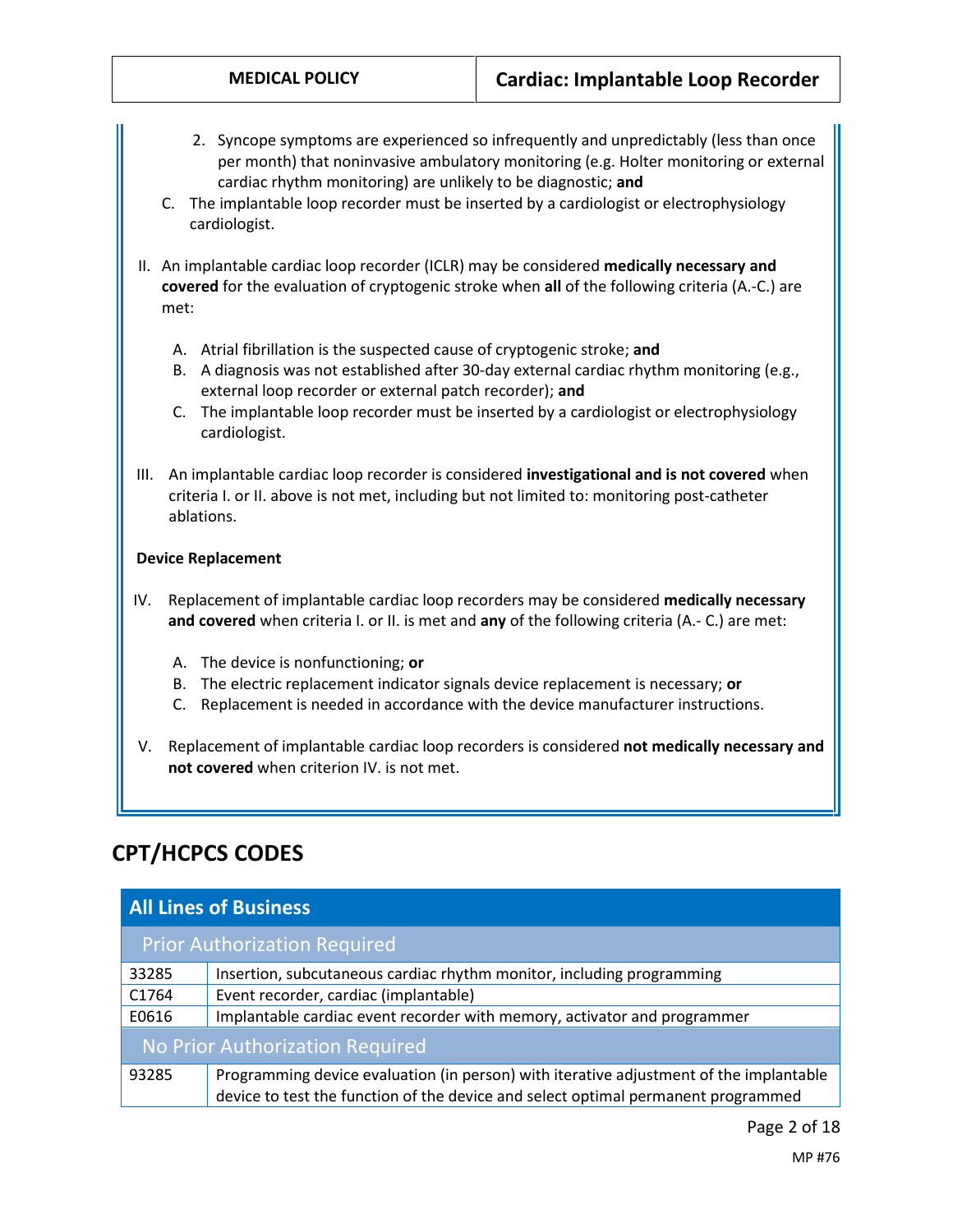| <b>MEDICAL POLICY</b> |  |  |
|-----------------------|--|--|
|                       |  |  |

|       | values with analysis, review and report by a physician or other qualified health care<br>professional; subcutaneous cardiac rhythm monitor system                                                                                                                                                                                                                                                            |
|-------|--------------------------------------------------------------------------------------------------------------------------------------------------------------------------------------------------------------------------------------------------------------------------------------------------------------------------------------------------------------------------------------------------------------|
| 93290 | Interrogation device evaluation (in person) with analysis, review and report by a<br>physician or other qualified health care professional, includes connection, recording and<br>disconnection per patient encounter; implantable cardiovascular physiologic monitor<br>system, including analysis of 1 or more recorded physiologic cardiovascular data<br>elements from all internal and external sensors |
| 93291 | Interrogation device evaluation (in person) with analysis, review and report by a<br>physician or other qualified health care professional, includes connection, recording and<br>disconnection per patient encounter; subcutaneous cardiac rhythm monitor system,<br>including heart rhythm derived data analysis                                                                                           |
| 93297 | Interrogation device evaluation(s), (remote) up to 30 days; implantable cardiovascular<br>physiologic monitor system, including analysis of 1 or more recorded physiologic<br>cardiovascular data elements from all internal and external sensors, analysis, review(s)<br>and report(s) by a physician or other qualified health care professional                                                           |
| 93298 | Interrogation device evaluation(s), (remote) up to 30 days; subcutaneous cardiac<br>rhythm monitor system, including analysis of recorded heart rhythm data, analysis,<br>review(s) and report(s) by a physician or other qualified health care professional                                                                                                                                                 |
| 93299 | Termed 12/31/19<br>Interrogation device evaluation(s), (remote) up to 30 days; implantable cardiovascular<br>physiologic monitor system or subcutaneous implantable cardiac loop rhythm recorder<br>monitor system, remote data acquisition(s), receipt of transmissions and technician<br>review, technical support and distribution of results;                                                            |
| G2066 | Interrogation device evaluation(s), (remote) up to 30 days; implantable cardiovascular<br>physiologic monitor system, implantable loop recorder system, or subcutaneous cardiac<br>rhythm monitor system, remote data acquisition(s), receipt of transmissions and<br>technician review, technical support and distribution of results                                                                       |
| 0650T | Programming device evaluation (remote) of subcutaneous cardiac rhythm monitor<br>system, with iterative adjustment of the implantable device to test the function of the<br>device and select optimal permanently programmed values with analysis, review and<br>report by a physician or other qualified health care professional                                                                           |

# **DESCRIPTION**

### Cardiac Arrhythmias

A cardiac arrhythmia is an irregular heartbeat. Although arrhythmias are common, especially with increased age, some arrhythmias can be dangerous and require prompt diagnosis and management. Diagnosing arrhythmias can be difficult because some are asymptomatic or occur infrequently and unpredictably.<sup>1</sup> When a cardiac arrhythmia does cause symptoms, they typically include pre-syncope (feeling faint), syncope (fainting), palpitations, or dizziness. Due to these variations in the clinical presentation of cardiac arrhythmias, long-term ambulatory monitoring is sometimes necessary to obtain an accurate diagnosis.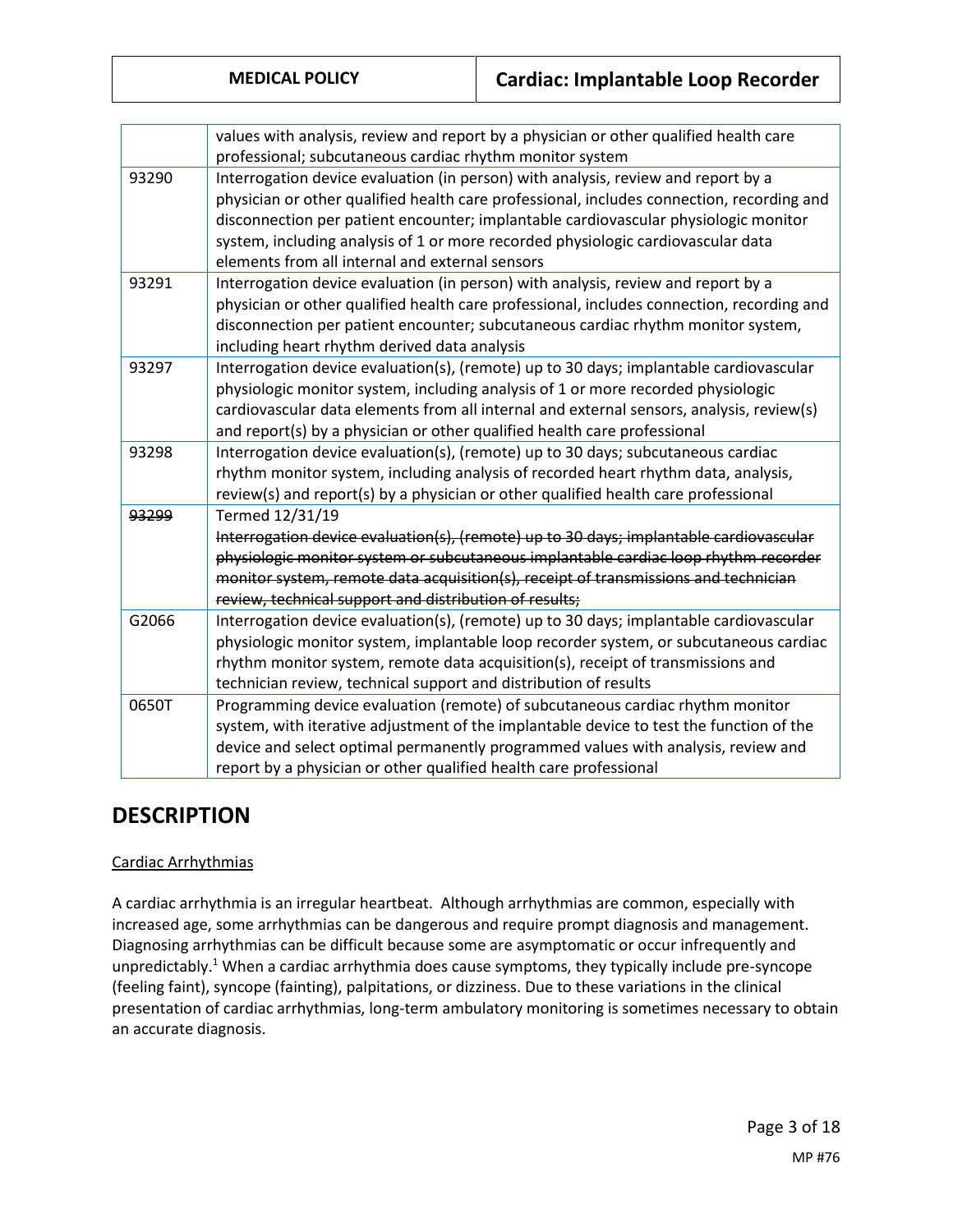#### Recurrent Unexplained Syncope (RUS)

Syncope is a short-lasting (usually 8 to 10 seconds) loss of consciousness caused by a temporary decrease in blood flow to the brain (cerebral hypoperfusion).<sup>2</sup> Recurrent, unexplained syncope (RUS) is a loss of consciousness occurring often or repeatedly for no explainable reason. The primary causes of syncope are cardiac arrhythmias or vasovagal syndromes (loss of consciousness when the body overreacts to certain triggers). This loss of consciousness is inevitably associated with collapse which can lead to a high-risk syncopal episode (e.g. syncope while driving); therefore, the prompt identification and treatment of the cause of syncope is of utmost importance. According to Hongo et al., "after an initial history, physical exam, and electrocardiogram, the cause of syncope can remain unexplained in up to 47% of patients."<sup>3</sup> Although patients with vasovagal syncope have a relatively nonthreatening condition, patients with cardiac arrhythmic cause of syncope, "have a strikingly higher incidence of sudden death than patients with noncardiovascular syncope." 4

#### Cryptogenic Stroke

A stroke is a "brain attack" and occurs when blood flow to the brain is cut off. Cryptogenic stroke is a stroke of unknown origin. Every year in the United States, about one third of all strokes are classified as cryptogenic.<sup>5</sup> Atrial fibrillation (a type of cardiac arrhythmia that causes poor blood flow) is the leading preventable cause of recurrent stroke; therefore, early detection and treatment of atrial fibrillation is critical.<sup>6</sup>

#### **Holter Monitor**

Ambulatory Holter electrocardiography is commonly used to diagnose a suspected cardiac arrhythmia in patients who exhibit frequent symptoms.<sup>7</sup> The battery powered device is the size of a small camera and monitors heart rhythms through small electrodes attached to the chest. This noninvasive test provides continuous ECG data over a 24 to 48 hour time period. After the monitoring period, the device is returned to the physician's office where the ECG data is downloaded and reviewed. Due to the short monitoring period, Holter ECGs can be ineffective for detecting infrequent or unpredictable arrhythmias.

#### External Ambulatory Electrocardiography (ECG)

External ambulatory ECGs are small, portable devices that provide up to 30 days of cardiac rhythm data. There are different types of external ambulatory ECGs, including but not limited to:

- 1. External Loop Recorders (ELR) are the size of a pager and monitor heart rhythms through two electrodes attached to the chest. These devices use a memory loop recording process where several minutes of ECG activity is recorded and then starts, or "loops", over. ELRs s can be patient activated when symptoms begin or auto-activated when the monitor detects an arrhythmia. Data from the device is usually transmitted to a remote monitoring center for physician review.
- 2. External patch recorders (e.g., Zio Patch®) are small, water-resistant, adhesive one lead ECGs that attach to the chest and provide ECG monitoring for up to 2 weeks.<sup>8</sup> The device continuously records and stores rhythm data, but the wearer can also press a button when symptoms are detected to allow for symptom-rhythm correlation. At the end of the 2 week monitoring period the patch must be sent in for analysis. A diagnostic report is then given to the patient and physician.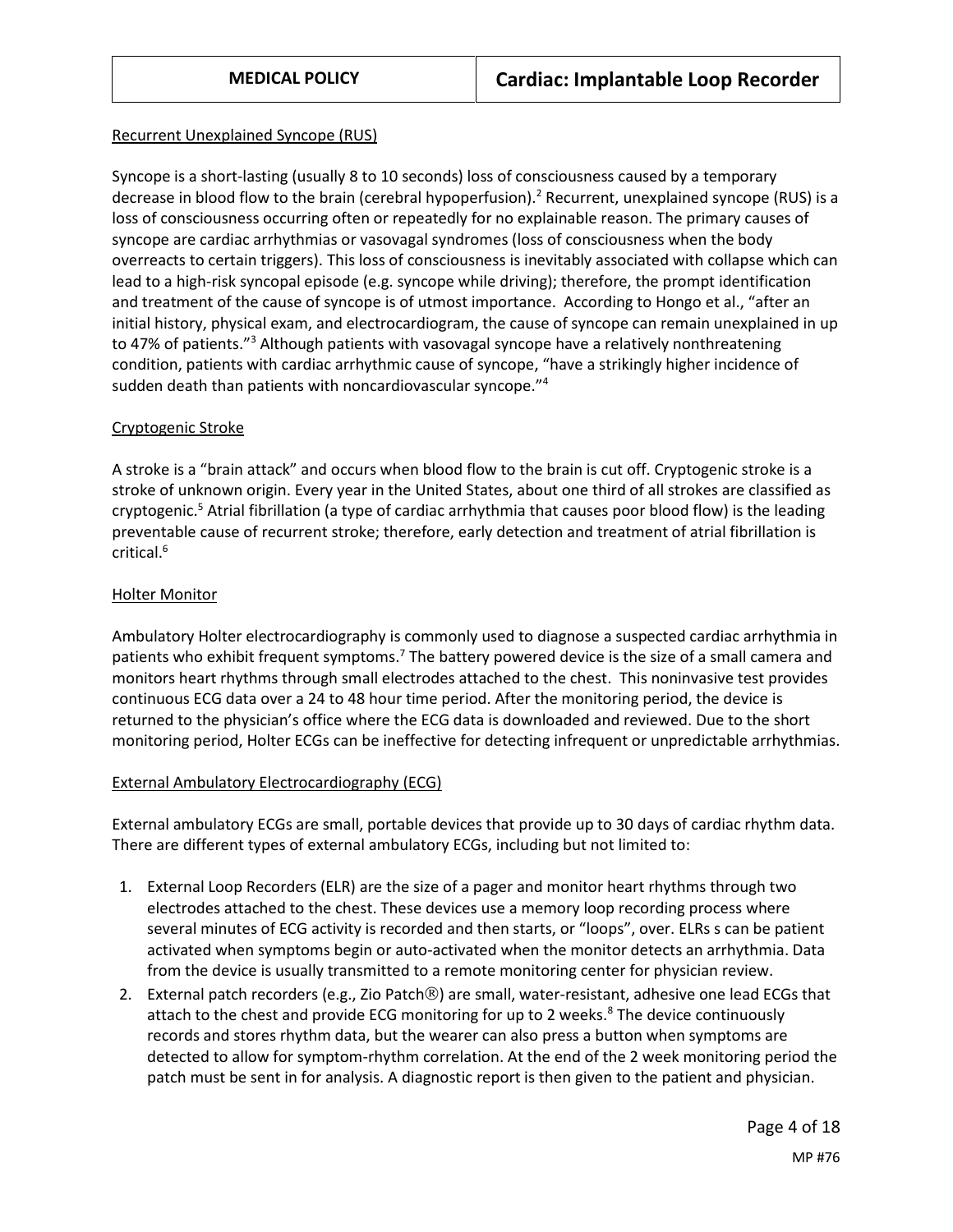3. MCOT (e.g., CardioNet<sup>®</sup> Mobile Cardiac Outpatient Telemetry) provides real-time, continuous heart rhythm monitoring through cardiac arrhythmia detection capabilities and cellular technology.<sup>9</sup> The small sensor can be worn as a pendent or on a belt clip and has 3 electrodes that attach to the chest. The sensor continuously monitors ECG data and when an arrhythmia is detected the data is automatically transferred to the monitoring center via wireless cellular technology. The remote monitoring center is staffed 24/7/365 by medical technicians who can contact the patient and physician immediately after detection of a cardiac arrhythmia.

Due to the increased monitoring period of external cardiac event monitors, these devices are useful for diagnosing irregular or infrequent arrhythmias which would not be diagnosed by a standard 12-lead ECG or Holter Monitor.<sup>6</sup>

#### Implantable Cardiac Loop Recorders (ICLRs)

The implantable cardiac loop recorder is a very small ECG monitoring device that is inserted under the skin, in the chest. ICLRs are commonly the size of a computer USB but newer models are much smaller, only around a few millimeters long. Placement of the device does require an outpatient surgical procedure, but once implanted the ICLR can provide ECG data for up to 3 years. These devices use a memory loop recording process where several minutes of ECG activity is recorded and then starts, or "loops," over. ICLRs can be patient activated through an external remote at symptom initiation or autoactivated when the monitor detects an arrhythmia. Data from the device is usually transmitted to a remote monitoring center for physician review. These monitors are particularly useful in patients who experience cardiac arrhythmia symptoms so infrequently that noninvasive ambulatory monitoring (e.g. Holter monitors or external cardiac rhythm monitors) is unlikely to capture a diagnostic ECG abnormality.<sup>2</sup>

#### Catheter Ablation

Catheter ablation (also known as Cardiac Ablation) is a procedure wherein long, flexible tubes (catheters) are inserted through a vein or artery, and threaded to the heart. Energy, in the form of heat or extreme cold, is then delivered from the catheter to scar the tissues that are triggering or sustaining abnormal heart rhythms, thereby stopping the arrhythmia.<sup>10</sup>

## **REVIEW OF EVIDENCE**

#### **ICLRs to Diagnose Cardiac Arrhythmias**

A review of the ECRI, Hayes, Cochrane, and PubMed databases was conducted regarding the use of implantable cardiac loop recorders for diagnosing cardiac arrhythmias. Below is a summary of the available evidence identified through July 20201

#### Systematic Reviews

• In 2019, Hayes conducted a review of abstracts to evaluate the comparative efficacy of 4 cardiac loop recorders monitor for cardiac arrhythmia (i.e. BioMonitor 2, Confirm Rx, Reveal LINQ, Reveal XT).<sup>11</sup> Having searched the literature through February 2019, Hayes identified 4 abstracts (1 systematic review/meta-analysis, 1 review article, 2 prospective comparative studies). Hayes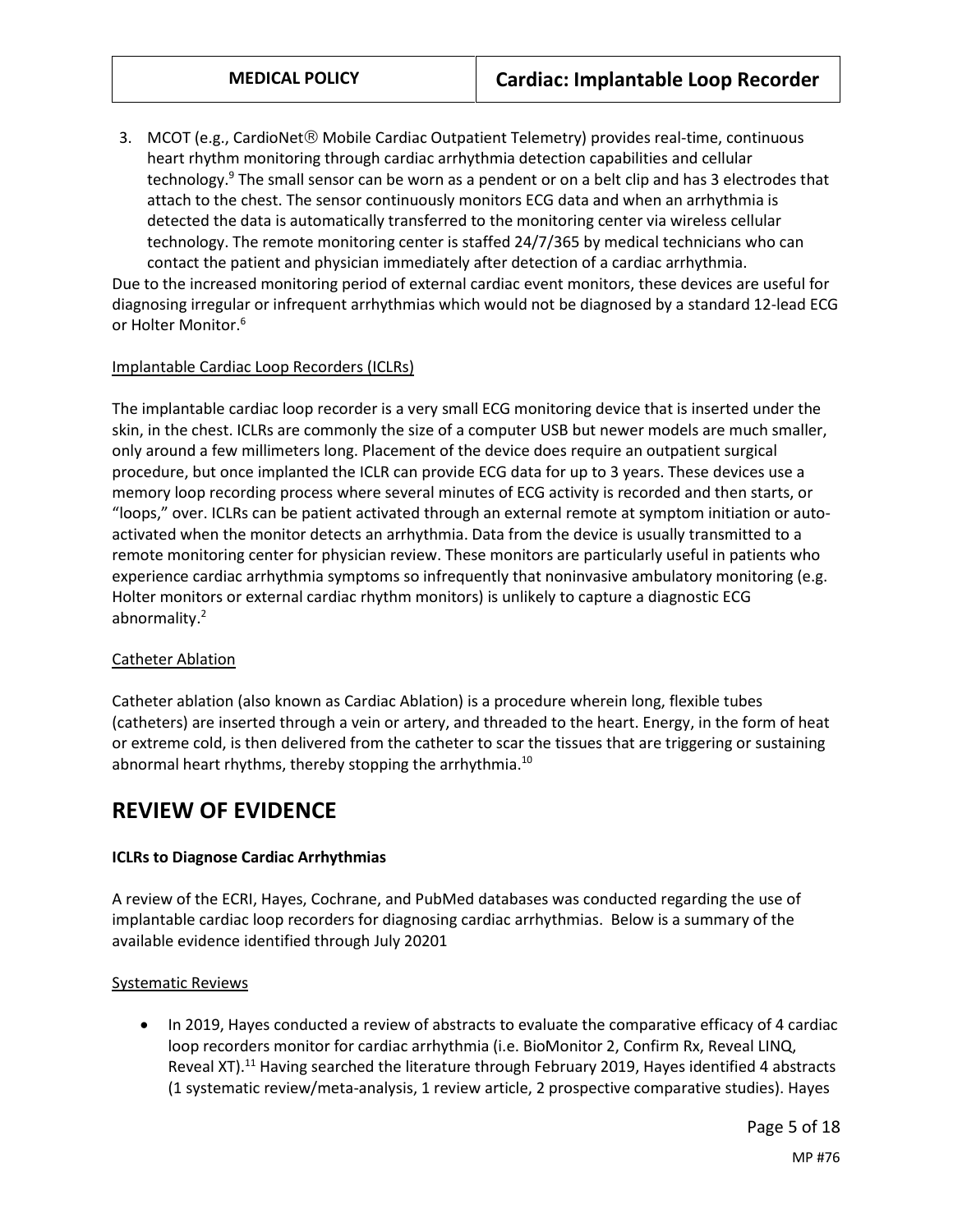concluded that conclusions about safety, efficacy and superiority of individual devices could not be established due to a lack of comparative evidence. A review of adverse events found that the Reveal products had significantly higher adverse events reported through the FDA MAUDE database, although these devices have been commercially available longer. This Hayes review was archived on April 4, 2020.

- In 2018 and 2021, ECRI evaluated the safety and efficacy of 2 implantable monitors , the Confirm Rx and the Reveal LINQ, intended for cardiac surveillance for patients at risk of arrhythmia.<sup>12,13</sup> For Confirm Rx, ECRI identified 1 case series ( $n=256$ ) and 1 diagnostic cohort study (n=90) that provided "very limited evidence" of the device's clinical validity and utility in patients with atrial fibrillation. ECRI concluded that additional, larger studies that compare the device to Holter monitors and report patient-oriented outcomes were needed to validate findings. Although 3 ongoing clinical trials evaluating Confirm Rx were identified, these were single-arm studies that may not address evidence gaps. For Reveal LINQ, ECRI identified 2 systematic reviews, one single-blind , single center RCT (n=142), 2 prospective observational studies and 2 retrospective observational studies. ECRI concluded that " Reveal LINQ II improves arrhythmia detection compared with conventional monitoring but involves some risk of surgical complications; however, the evidence does not clea rly demonstrate whether LINQ II reduces long-term cardiovascular events or improves arrhythmia treatment to justify these risks. Available evidence is also too limited to determine how well Reveal LINQ II works compared with MCOT, but data suggest MCOT is safer and as effective or more effective than LINQ devices."
- In 2017, Solbiati and colleagues conducted a systematic review and meta-analysis evaluating the diagnostic yield of ILRs in unexplained syncope.<sup>14</sup> Investigators searched the literature through November 2015, identified eligible studies, assessed study quality, extracted data and pooled results. The primary outcome was the overall diagnostic yield, defined as the proportion of patients with syncope recurrence and an available ILR recording or an automatic detection of a significant arrhythmia. Secondary outcomes were the proportions of patients with the specific etiologic diagnoses on the total of subjects and the proportion of an analyzable ECG recording during symptoms. A random effects model was used for the meta-analyses. In total, 49 studies were included for review (n=4381). The overall diagnostic yield was 43.9% (95% CI = 40.2%, 4.6%;  $I^2$ = 79.8%). The proportions of subjects finally diagnosed with arrhythmic syncope, ventricular arrhythmias, supraventricular arrhythmias and bradyarrhythmias were 26.5%, 2.7%, 4.9% and 18.2%, respectively. The proportion of an analyzable ECG recording during symptoms was 89.5% (95% CI = 86.1%, 92.1%; 1236 subjects; 36 studies; I 2 = 44.9%). Half of unexplained syncope subjects implanted with an ILR were diagnosed, and around half had an arrhythmia. Study limitations included heterogeneity in study patient populations and outcome measures. Investigators called for additional studies that adopt homogeneous inclusion criteria and consistent reference standards for the diagnosis of different syncope etiologies.
- A 2016 Hayes systematic review (updated 2019) evaluated 14 studies (7 randomized controlled trials [RCTs] and 7 observational cohort studies) comparing the use of implantable cardiac loop recorders to standard diagnostic tests for the diagnosis and management of recurrent, unexplained syncope (RUS).<sup>2</sup> Some of the standard diagnostic tests that were compared to ICLR included 12-lead ECG, 24-hour Holter monitoring, tilt-table testing, and external loop recorders. The selected studies had sample sizes ranging from n=6 to n=939. The average follow-up time

Page 6 of 18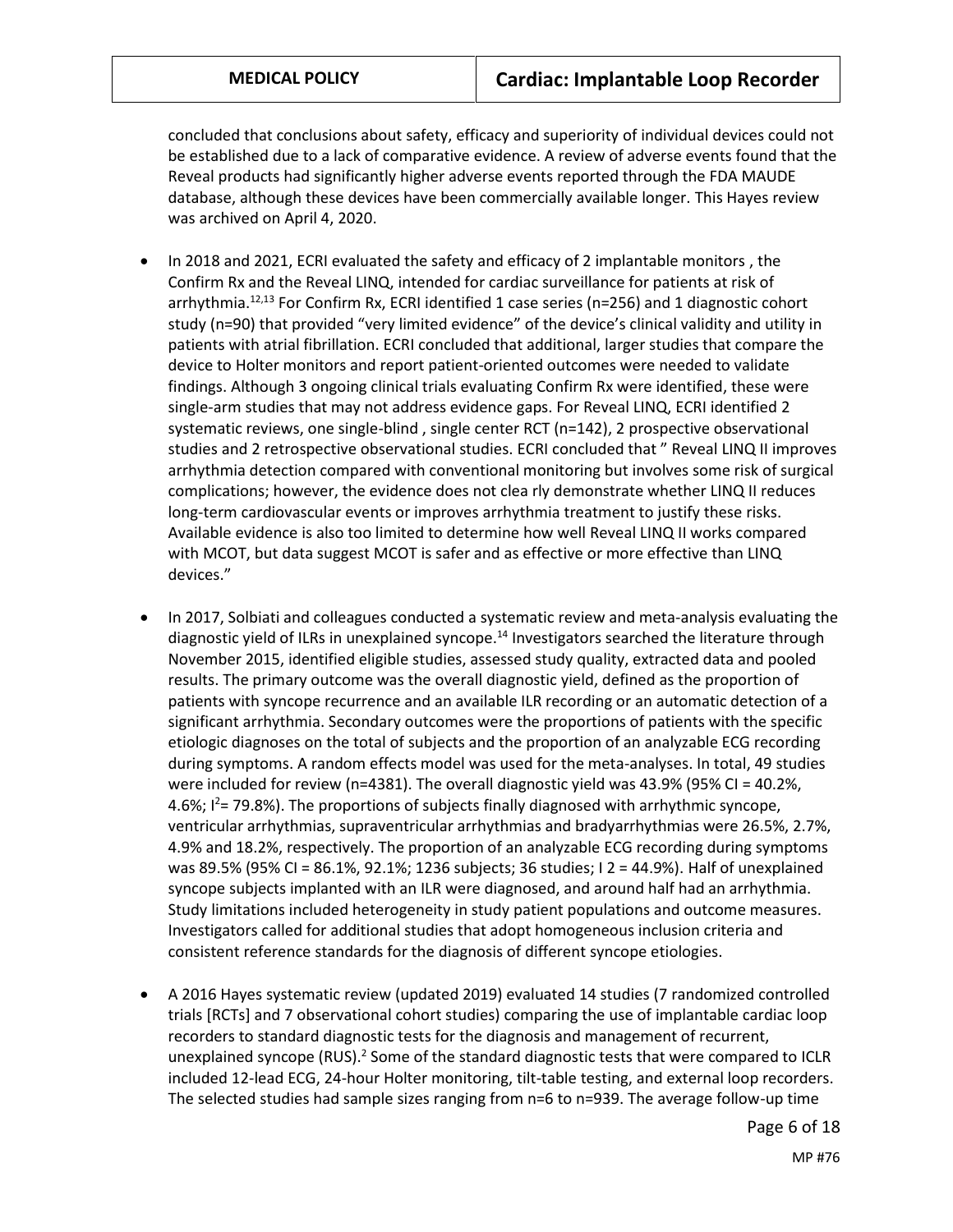was 9 months to 2 years. The primary outcome evaluated in all studies was the diagnostic yield of ICLR compared to the standard tests. Some studies also evaluated syncope recurrence, ICLR impact on treatment initiation, outcomes of ICLR-directed treatment, quality of life, and adverse events.

All studies included in the systematic review showed a significantly higher diagnostic yield for ICLRs compared to the standard diagnostic tests. All observational cohort studies reported that diagnostic yield increased with increased monitoring time, which is to be expected since longer monitoring time is more likely to capture infrequent arrhythmias. There were no significant differences for the outcome of syncope incidence during ICLR monitoring. Several of the included studies did not report a significant difference between groups regarding ICLR impact on treatment initiation. Only 1 study reported that the ICLR group had a significantly higher rate of pacemaker implantation and radiofrequency ablation after the ICLR diagnoses. Also of note, no studies reported any adverse events or safety issues related to the ICLR.

Strengths of the Hayes review included good quality RCTs with large sample sizes and long-term follow-up, which compared the use of ICLRs with standard diagnostic tests. Limitations included the poor quality of 6 of the 7 observational cohort due to a lack of randomization, lack of blinding, loss to follow-up, and lack of reporting statistical significance with some study results. Overall, Hayes reported a B rating, "for use of an implantable loop recorder for evaluation of adult patients with recurrent, unexplained syncope in whom the history, clinical examination, or standard electrocardiogram findings raise the suspicion of an underlying potentially treatable arrhythmia but who have negative or inconclusive results of standard, shorter-term tests, or mixed result(s) on a standard test(s) that require confirmation or elucidation."<sup>2</sup>

 In 2016, Cochrane conducted a systematic review evaluating the efficacy of implantable loop recorders (ILRs) versus diagnostic workup for unexplained recurrent syncope.<sup>15</sup> Investigators searched the literature through April 2015, identified eligible studies, assessed study quality, extracted data and pooled results. In total, 4 trials were included for review (n=579). On the basis of very low quality evidence , investigators reported no significant difference in the risk of long-term morality between ILR patients and patients receiving standard assessments (RR 0.97, 95% CI 0.41 to 2.30). Data on comparative quality of life was inconclusive. Moderate-quality evidence suggested that patients receiving ILR experienced higher rates of diagnosis compared to patients undergoing standard assessment.. Study limitations include small sample sizes, inadequate follow-up, lack of blinding and the lack of mortality data from 2 of the 4 studies. Investigators concluded that no evidence demonstrated that ILR reduced patients' long-term mortality as compared to a standard diagnostic assessment. Additional research, measuring clinically relevant outcomes besides diagnostic rate, were judged necessary to establish the superiority of an ILR-based diagnostic strategy compared to standard assessment.

#### Randomized Controlled Trials (RCTs)

Three RCTs comparing the diagnostic yield of ICLRs for unexplained cardiac arrhythmias to the standard diagnostic tests were identified.<sup>16-18</sup> All RCTs showed a significant increase in diagnostic yield between ICLRs and standard diagnostic testing for recurrent, unexplained syncope. The RCT by Podoleanu et al. found that patients in the ICLR group were hospitalized for a shorter amount of time and had significantly fewer diagnostic tests than the control group.<sup>16</sup> This same RCT also analyzed the quality of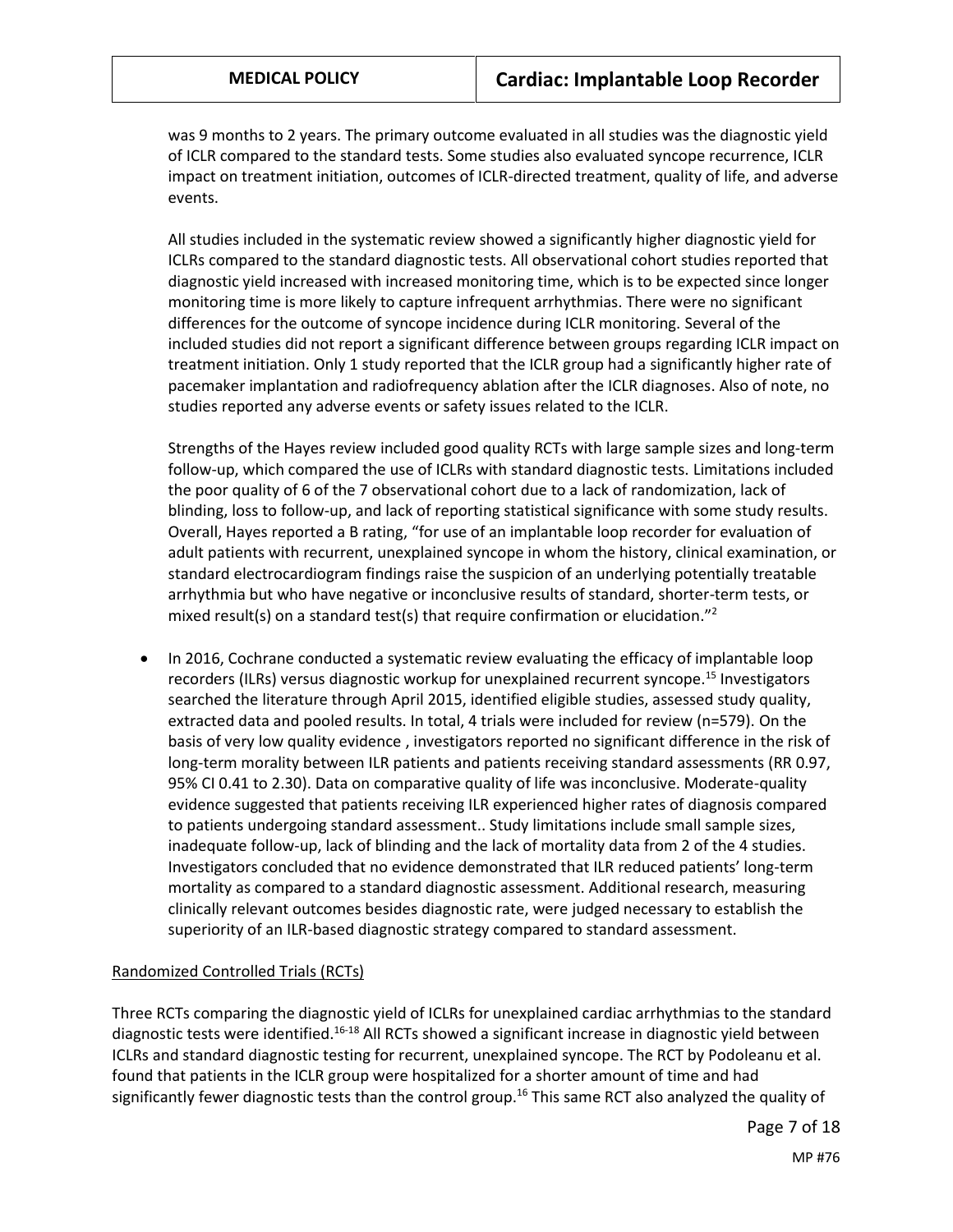life of patients receiving an ICLR versus standard diagnostic testing, and found no significant differences between groups. Another RCT by Farwell et al. reviewed additional costs incurred by further hospital admissions and diagnostic tests for unexplained syncope. This study indicated that ECG-directed therapy was significantly quicker for ICLR patients and patients had fewer diagnostic tests and hospital stays, resulting in a cost savings. Lastly, none of the RCTs reported severe adverse events related to ICLR.

Strengths of these RCTs included computer generated randomization in all studies, a large sample size (Farwell et al. n=201), and recruitment from 13 different hospital systems (Podoleanu et al.). Limitations included small sample size of less than 100 in two studies (Podoleanu et al. and Krahn et al.), lack of blinding, the selective recruitment of participants from a single hospital (Krahn et al. and Farwell et al.), and a short follow-up period (Farwell et al. only followed participants for 6 months after ICLR implantation). Despite these limitations, the RCTs all showed significantly higher diagnostic yield for the ICLR compared to standard diagnostic tests for patients with recurrent, unexplained syncope.

#### Nonrandomized Studies

Edvardsson et al. conducted a prospective, multicenter, observational study regarding the use of the Reveal<sup>®</sup> ICLR to diagnose unexplained recurrent syncope and pre-syncope.<sup>19</sup> The study enrolled 650 subjects, and follow-up data on 570 subjects was used for analysis. At study conclusion, patients had seen an average of 3 different medical specialists for their recurrent, unexplained syncope, had an average of 13 diagnostic tests performed, 70% had been hospitalized at least once for syncope, and 36% had significant trauma associated with syncope. A total of 218 patients experienced syncope during the study, and an ICLR-guided diagnosis was obtained in 78% (170) of cases. Based on the large number of inconclusive diagnostic tests that patients underwent before an ICLR implant and the high diagnostic yield resulting from the use of an ICLR, the authors concluded that if an ICLR is implanted early in patients with recurrent, unexplained syncope a reduced number of tests might be needed. The limitations of this study include the observational design, which did not allow for the evaluation of ICLR compared to other standard diagnostic tests. This study also had significant loss to follow-up, with 12% of implanted patients lacking a follow-up visit. A significant strength of this study is the inclusion of 71 different clinical sites; therefore, creating a large sample size and baseline characteristics generalizable to a broader population.

#### **ICLRs to Diagnose Atrial Fibrillation in Patients with Cryptogenic Stroke**

A review of the ECRI, Hayes, Cochrane, and PubMed databases was conducted regarding the use of implantable cardiac loop recorders for diagnosing atrial fibrillation (AF) in patients with cryptogenic stroke (stroke of unknown cause). Below is a summary of the available evidence identified through July 2021.

#### Systematic Reviews

 A 2015 Hayes evidence review (archived in 2020) evaluated 9 studies (1 RCT, 1 prospective cohort study, and 7 retrospective studies) comparing the use of implantable loop recorders (ILRs) to standard diagnostic tests for the diagnosis of atrial fibrillation (AF) as the cause of cryptogenic stroke.<sup>20</sup> Hayes determined the included RCT to be of good-quality, while the nonrandomized cohort studies were of poor-quality. The good-quality RCT found that ILR diagnosed significantly more atrial fibrillation than standard monitoring methods. Although the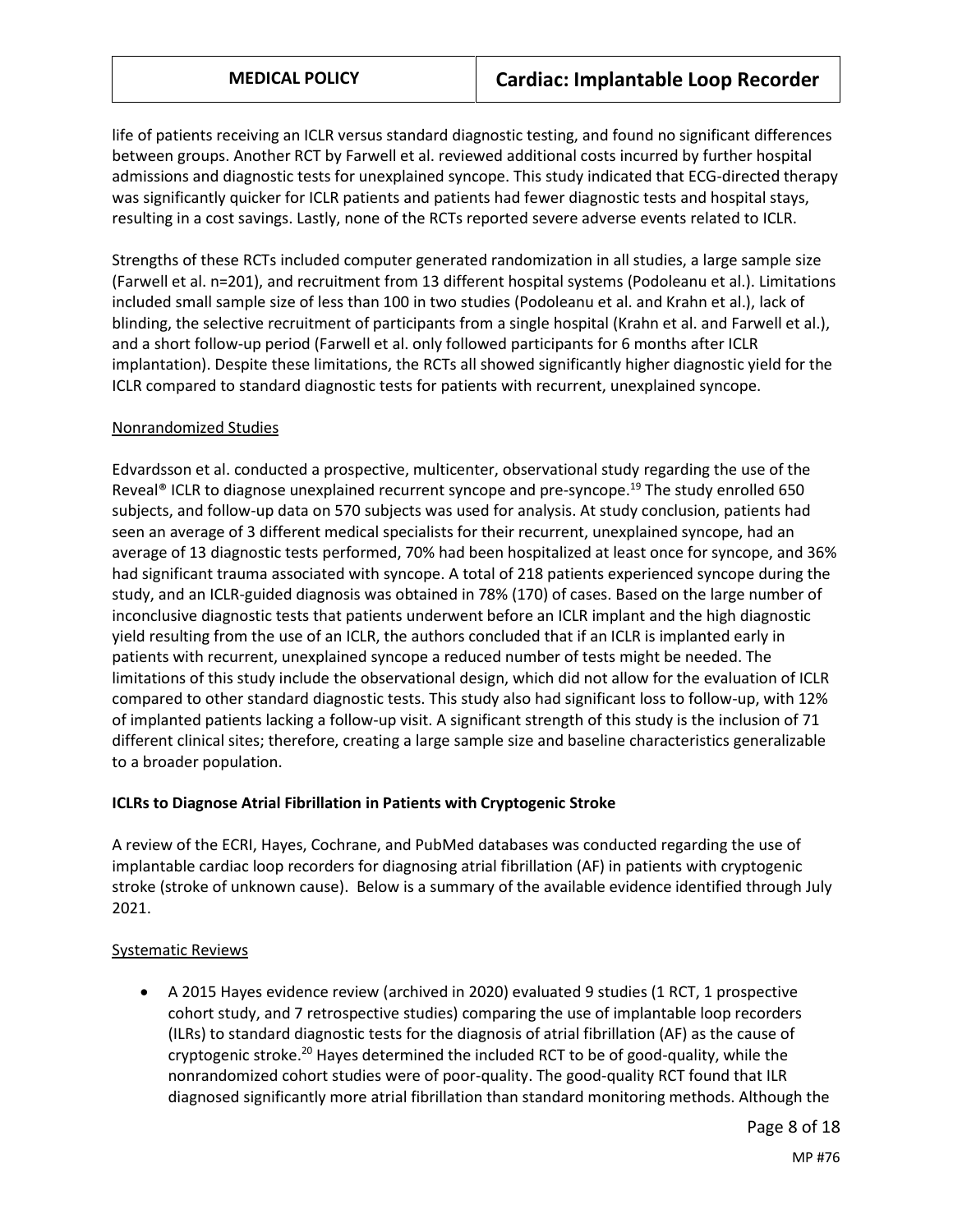other studies were of poor quality, they had similar results suggesting ILRs are diagnostically useful for identifying AF in patients with cryptogenic stroke. Based on the moderate quality evidence, Hayes gave a C rating for the use of ILR to diagnose AF following cryptogenic stroke. Hayes also indicated "additional good-quality RCTs are needed to assess whether the information yield by ILR monitoring improves clinical management and influences the rate of secondary stroke and overall morbidity and mortality in patients who have experienced a cryptogenic stroke and to define the patient population most likely to benefit from monitoring."<sup>20</sup>

 A systematic review and meta-analysis by Sposato et al. (2015) evaluated the diagnostic utility of sequential phases of cardiac monitoring for identifying atrial fibrillation in patients after cryptogenic stroke or transient ischemic attack.<sup>21</sup> The authors systematically reviewed peerreviewed literature related to eight AF diagnostic methods: admission ECG, serial ECG, continuous inpatient ECG, continuous inpatient telemetry, Holter monitoring, mobile cardiac outpatient telemetry (MCOT), external loop recorders (ELR), and implantable loop recorders (ILR). Based on the cardiac monitoring method used and time to monitoring, the cardiac monitoring methods were divided into 4 screening phases. Phase 1 (acute assessment in emergency room) was an admission ECG. Phase 2 (in-hospital stay) involved a serial ECG, continuous inpatient ECG, continuous inpatient cardiac telemetry, and in-hospital Holter monitoring. Phase 3 (the first ambulatory period) was the 24-48 hour ambulatory Holter monitor. Phase 4 (second ambulatory period involving the use of long-term sophisticated monitoring methods, usually after previous diagnostic attempts with similar methods) included MCOT, ELR, and ILR.

The authors included 50 studies giving a sample size of n=11,658. The percentage of patients diagnosed with post-stroke AF through the different cardiac monitoring phases was 7.7% in phase 1, 5.1% in phase 2, 10.7% in phase 3, and 16.9% in phase 4. There was no significant difference between the proportion of patients diagnosed with post-stroke AF using the phase 4 cardiac monitoring methods (MCOT 15.6%, ELR 16.2%, and ILR 16.9%). Overall, the proportion of patients diagnosed with post-stroke atrial fibrillation after the four sequential screening phases was 23.7%.

Strengths of this study include the author's use of PRISMA and Cochrane methodology for systematically reviewing literature and evaluating study quality. Another methodological strength is the large sample size and the author's assessment of heterogeneity and publication bias before conducting the meta-analysis. Limitations include 46% of included studies having potential selection bias and 22% having potential funding bias. Also, the division of the cardiac monitoring methods into different phases also introduces the possibility of misclassification bias. Ultimately, the authors concluded that "by sequentially combining cardiac monitoring methods, atrial fibrillation might be newly detected in nearly a quarter of patients with stroke or transient ischemic attack."<sup>21</sup>

#### Randomized Controlled Trials (RCTs)

The good-quality CRYSTAL AF (Cryptogenic Stroke and Underlying Atrial Fibrillation) RCT conducted by Sanna et al. (2014) assessed whether the efficacy of long-term monitoring with an insertable cardiac monitor (ICM) is more effective than conventional monitoring for detection of atrial fibrillation (AF) in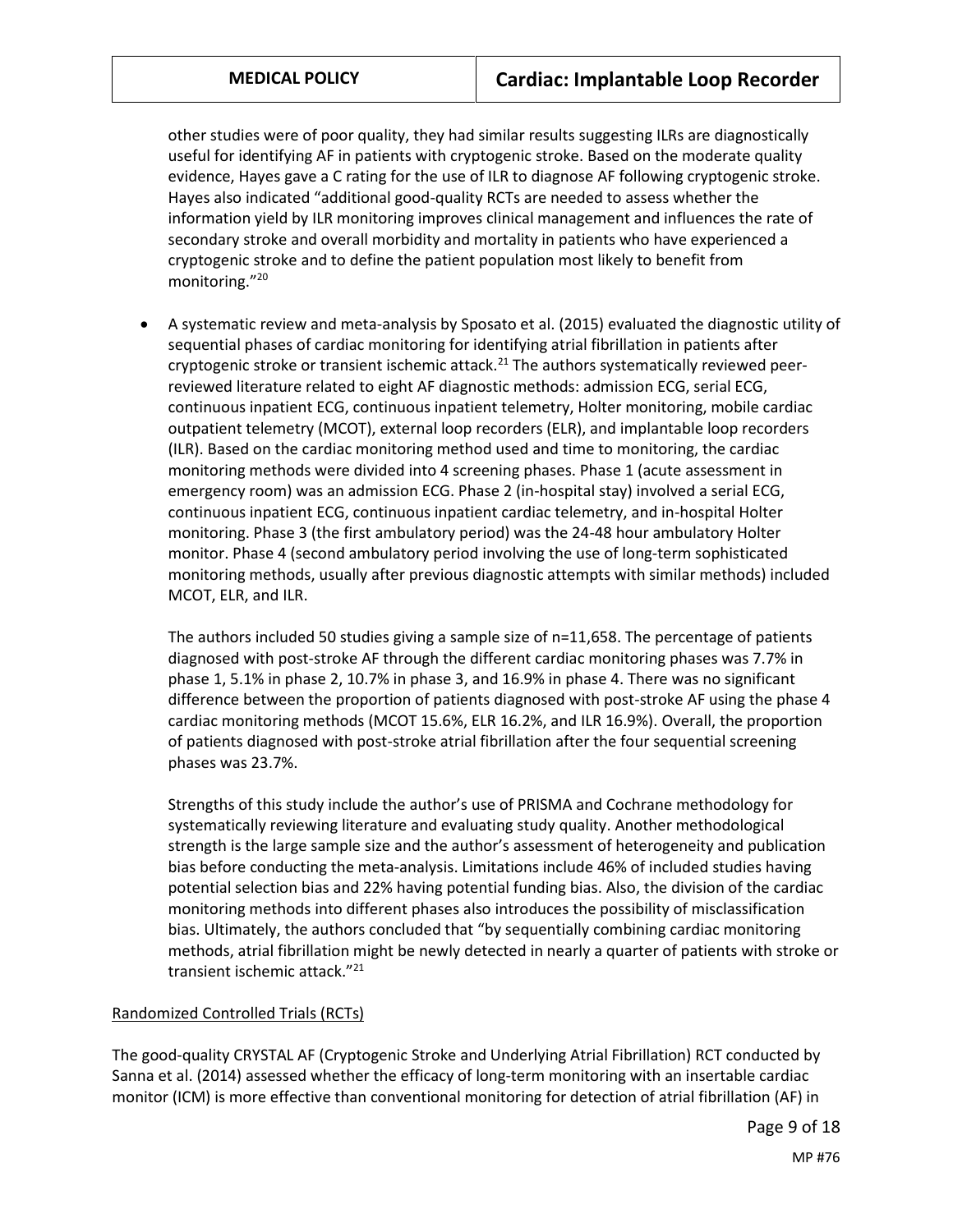patients cryptogenic stroke.<sup>22</sup> The RCT enrolled 441 patients who were 40 years of age or older with no diagnosis of AF after 24 hours of standard ECG monitoring. Patients were randomized 1:1 to ICM or standard stroke evaluation (control) and evaluated for 12 months (n=221 ICM; n=220 controls). The control group underwent evaluation and ECG monitoring at scheduled and unscheduled visits with the site investigator. The primary outcome was time to first AF detection of greater than 30 seconds within 6 months. The secondary outcome was time to first AF detection of greater than 30 seconds within 12 months.

By the 6 month follow-up, AF was detected at a significantly higher rate in the ICLR group compared to the control group (8.9% ICM vs. 1.4% control). The average time to detection of AF was 41 days in the ICM group and 32 days in the control group. Also of note, AF episodes were asymptomatic in 74% of the ICM patients. After 12 months, the ICM group still had a significantly higher detection of AF compared to the control group (12.4% vs. 2.0%). The average time to detection of AF was 84 days in the ICM group and 53 days in the control group. AF episodes were again asymptomatic in 79% of the ICM patients.

Strengths of this RCT include the randomized, controlled design, large sample size, control group comparison, low attrition rates, and the use of intention-to-treat analysis. Limitations include the lack of blinding and short follow-up period. The authors indicated another limitation is the inability to identify a causal pathway between the newly discovered atrial fibrillation and the initial stroke, because not all strokes are due to a cardiac arrhythmia. Also, the clinical significance of AF episode of brief duration is unknown. Ultimately, the authors concluded "ECG monitoring with an ICM was superior to conventional follow-up for detecting atrial fibrillation after cryptogenic stroke."<sup>22</sup>

#### Nonrandomized Studies

Ziegler and colleagues (2015) conducted a retrospective database review of 1,247 patients who received an implantable cardiac monitor (ICM) after cryptogenic stroke to evaluate the incidence and duration of atrial fibrillation (AF) episodes in a large, real-world population of patients.<sup>23</sup> All AF episodes collected within the first 6 months after implantation were independently reviewed by a blinded reviewer. AF episode duration thresholds were assigned for 2 minutes, 6 minutes, 30 minutes, and 60 minutes. The average follow-up time was 6 months.

The ICM detected 1,521 AF episodes in 147 during the follow-up period. Single AF episodes were detected in 29% of patients, while multiple AF episodes were detected in 71% of patients. At 1 month follow-up, AF had been detected in 4.6%, 4.1%, 3.8%, and 3.5% of patients with AF episodes of 2, 6, 30, and 60 minute duration, respectively. At 6 month follow-up, AF had been detected in 12.2%, 10.4%, 9.1%, and 8.6% of patients with AF episodes of 2, 6, 30, and 60 minute duration, respectively. The average time to AF detection was 58 days.

Strengths of this study include the large sample size, data review by a blinded independent reviewer, and division of the duration of AF episodes. Significant limitations are seen in the retrospective design, short follow-up period, and lack of a comparison group. The authors concluded "the real-world incidence of AF among patients being monitored with an ICM after a cryptogenic stroke validates the findings of the CRYSTAL AF trial and suggests that continuous cardiac rhythm monitoring for periods longer than 30 days may be warranted in the evaluation of patients with cryptogenic stroke."<sup>23</sup>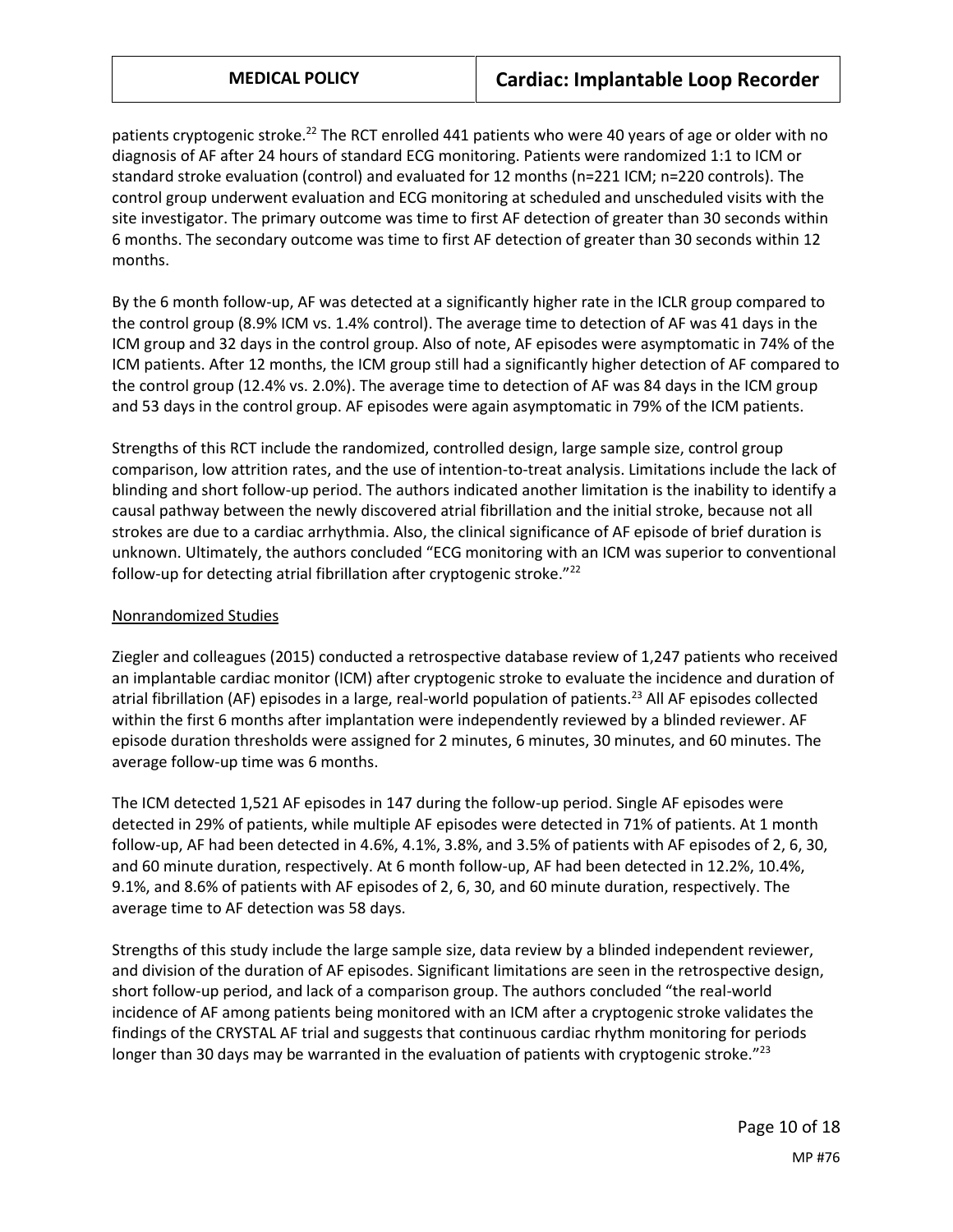Five additional nonrandomized studies (4 prospective and 1 retrospective cohort designs) were also identified that evaluated ICLRs for diagnosing atrial fibrillation after cryptogenic stroke.<sup>24-28</sup> All studies suggest that ICLRs are diagnostically efficacious for the identification of AF not diagnosed with standard cardiac monitoring after cryptogenic stroke.

#### **ICLRs to Monitor Post-Catheter Ablation Patients**

#### Systematic Reviews

No systematic reviews evaluating the efficacy of ICLRs to monitor post-catheter ablation patients were identified.

#### Nonrandomized studies

Several recent cohort studies (n=285) have evaluated the efficacy of continuous ILR monitor after surgical AF ablation.<sup>29-32</sup> Investigators reported equivalent or superior rates of detecting AF when compared with Holter monitoring or electrocardiography at up to 12-months follow-up. Study limitations included retrospective study designs, the high rate of false-positive readings and a limited number of AF events for review.

# **EVIDENCE SUMMARY**

Implantable loop recorders have an established efficacy for diagnosing recurrent, unexplained syncope of suspected cardiac arrhythmic origin. The use of implantable loop recorders for the evaluation of suspected atrial fibrillation after cryptogenic stroke is increasing. The evidence suggests implantable loop recorders are efficacious for diagnosing atrial fibrillation in cryptogenic stroke patients, and may be efficacious in monitoring atrial fibrillation in post-catheter ablation patients. However, further randomized controlled trials are needed to establish the superiority, clinical significance, and diagnostic accuracy of ICLRs compared to other cardiac event monitors.

# **CLINICAL PRACTICE GUIDELINES**

### **ICLRs to Diagnose Cardiac Arrhythmic Cause of Syncope**

### European Society of Cardiology (ESC)

In 2018, the ESC conducted an evidence review in support of its guidelines for the diagnosis and management of syncope. The ESC recommended that implantable loop recorders be considered in patients with recurrent episodes of unexplained syncope who are at low-risk of sudden cardiac death.<sup>33</sup>

### American College of Cardiology/American Heart Association/Heart Rhythm Society (ACC/AHA/HRS)

The 2017 evidence-based ACC/AHA/HRS guidelines for managing patients with syncope recommended the use of implantable cardiac monitors for "recurrent, infrequent, unexplained syncope of suspected arrhythmic cause after a nondiagnostic initial workup."34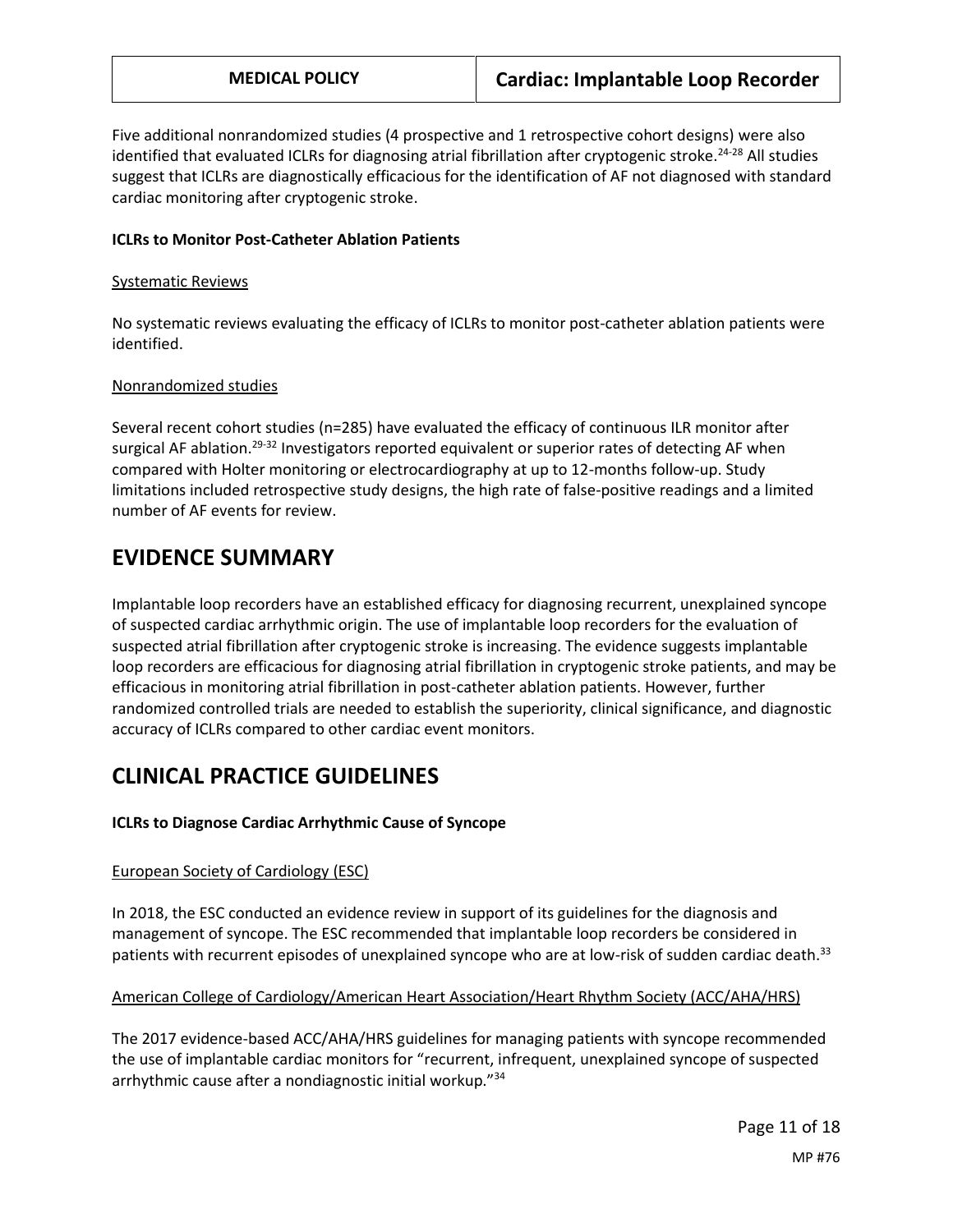#### National Institute for Health and Care Excellence (NICE)

The 2014 evidence-based NICE clinical practice guideline recommended the following for people with a suspected cardiac arrhythmic cause of syncope:<sup>35</sup>

- "Offer an ambulatory ECG and do not offer a tilt test as a first-line investigation
	- $\circ$  The type of ambulatory ECG offered should be chosen on the basis of the person's history and frequency of syncope
		- **For patients with syncope several times a week:** 
			- Offer Holter monitoring (up to 48 hours if necessary)
			- If no further syncope occurs during the Holter monitoring period, offer an external event recorder that provides continuous recording with the facility for the patient to indicate when a symptomatic event has occurred
		- **For patients with syncope every 1-2 weeks:** 
			- Offer an external event recorder
			- If the patient experiences further syncope outside the period of external event recording, offer an implantable event recorder
		- For patients with syncope infrequently (less than once every 2 weeks):
			- Offer an implantable event recorder"<sup>3</sup>

#### American Heart Association/American College of Cardiology Foundation (AHA/ACCF)

The 2014 AHA/ACCF evidence-based statement regarding the evaluation of syncope recommended ICLR use for patients with infrequent syncope (less than once a month) to diagnose an ECG disturbance at the time of symptoms. The AHA/ACCF concluded that, "the use of ICLR over the course of a year in patients with unexplained syncope is more likely to identify the mechanism of syncope compared to a conventional approach that uses Holter or event monitors and electrophysiological testing and is cost effective."<sup>36</sup>

#### American College of Cardiology Foundation/American Heart Association/European Society of Cardiology (ACC/AHA/ESC)

The 2006 ACCF/AHA/ESC clinical practice guidelines regarding the management of patients with ventricular arrhythmias and the prevention of sudden cardiac death, "recommended the use of ILR in patients with sporadic syncope symptoms of suspected arrhythmic origin that cannot be definitively established by conventional diagnostic techniques such as Holter recording and event monitors."<sup>22</sup>

#### **ICLRs to Diagnose Atrial Fibrillation in Patients with Cryptogenic Stroke**

#### National Institute for Health and Care Excellence (NICE)

The 2020 evidence-based NICE guidelines for Implantable cardiac monitors to detect atrial fibrillation after cryptogenic stroke recommended Reveal LINQ as an option to help detect atrial fibrillation after cryptogenic stroke, including transient ischemic attacks if ECG monitoring has been done and cardiac arrhythmic case of stroke is suspected. They also state that there is not enough evidence to recommend routine adoption of BioMonitor 2-AF or Confirm Rx.37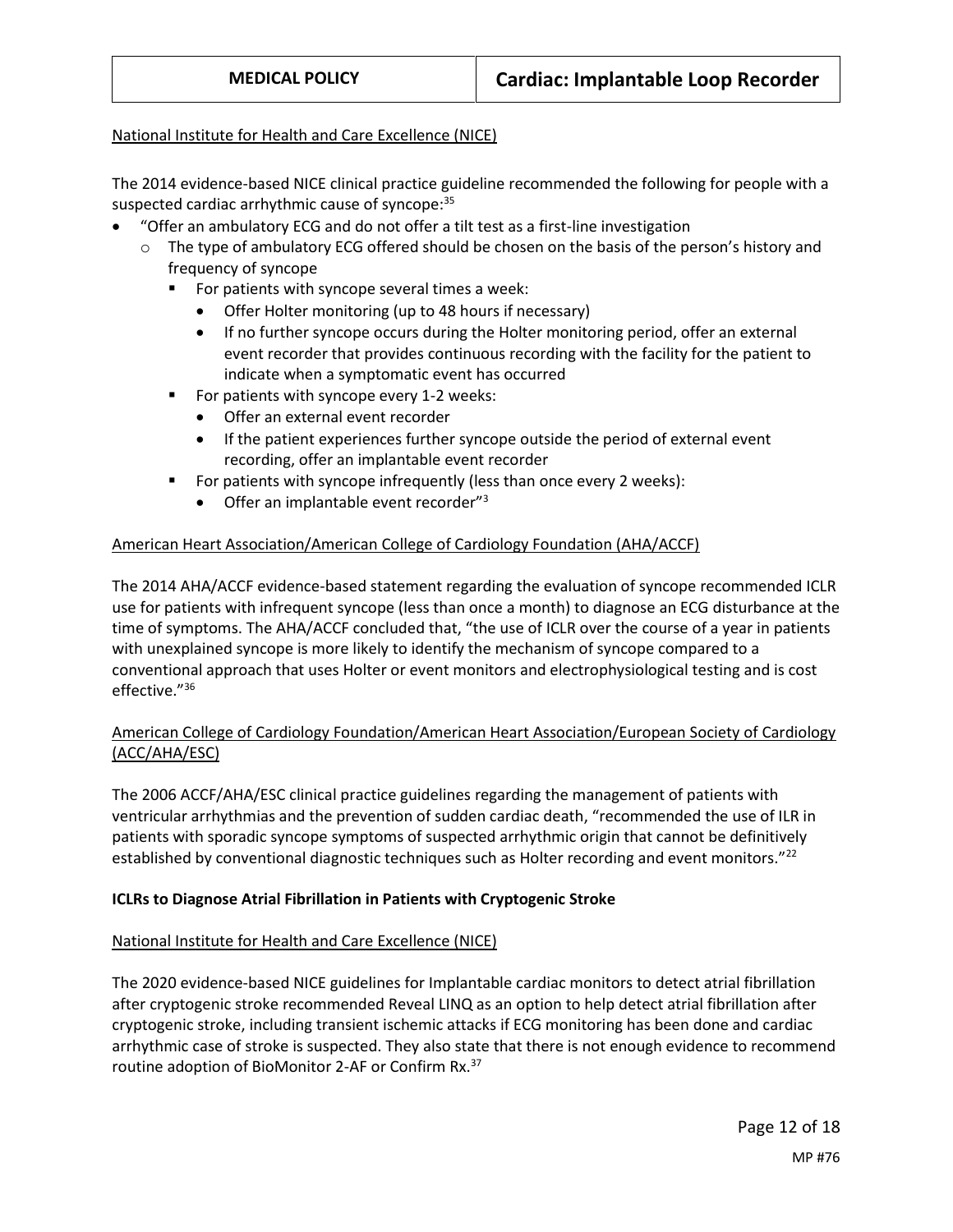#### American Academy of Neurology (AAN)

The 2014 evidence-based AAN guidelines for atrial fibrillation recommended "cardiac rhythm studies for prolonged periods (e.g., for 1 or more weeks) instead of shorter periods (e.g., 24 hours) in patients with cryptogenic stroke without known atrial fibrillation, to increase the yield of identification of patients with occult atrial fibrillation."<sup>40</sup>

#### American College of Cardiology/American Heart Association/Heart Rhythm Society (ACC/AHA/HRS)

The 2019 focused update of the 2014 evidence-based ACC/AHA/HRS guidelines for managing patients with atrial fibrillation gave a moderate recommendation that, "In patients with cryptogenic stroke (i.e., stroke of unknown cause) in whom external ambulatory monitoring is inconclusive, implantation of a cardiac monitor (loop recorder) is reasonable to optimize detection of silent AF." This recommendation was based on moderate evidence from a randomized trial.<sup>41</sup>

The 2013 evidence-based ACC/AHA/HRS guidelines for early management of patients with acute ischemic stroke stated "Outpatient event monitoring may be indicated in patients with cryptogenic stroke and suspected paroxysmal arrhythmias, especially in those patients with short hospitalizations in which monitoring was brief."<sup>42</sup>

#### **ICLRs to Monitor Post-Catheter Ablation Patients**

Heart Rhythm Society (HRS), European Heart Rhythm Association (EHRA), European Cardiac Arrhythmia Society (ECAS), Asia Pacific Heart Rhythm Society (APHRS) and Latin American Society of Cardiac Stimulation and Electrophysiology (SOLAECE)

In 2017, HRS/EHRA/ECAS/APHRS/SOLACE jointly conducted a systematic review in support of its guidance on catheter and surgical ablation of atrial fibrillation.<sup>43</sup> The joint guidance stated that implantable continuous monitors "hold promise for determination of [atrial fibrillation] long-term" but noted "important limitations" in the devices such as "less than 100% specificity due to myopotentials, atrial and ventricular premature beats, as well as limited memory resulting in electrograms not being retrievable to verify the correct rhythm diagnosis." <sup>43</sup> The body's final recommendation "f[ell] short of continuous monitoring" but encouraged trials to "exceed this [minimal] standard where possible" (i.e. provide continuous monitoring). <sup>43</sup>

# **INSTRUCTIONS FOR USE**

Company Medical Policies serve as guidance for the administration of plan benefits. Medical policies do not constitute medical advice nor a guarantee of coverage. Company Medical Policies are reviewed annually and are based upon published, peer-reviewed scientific evidence and evidence-based clinical practice guidelines that are available as of the last policy update. The Companies reserve the right to determine the application of Medical Policies and make revisions to Medical Policies at any time. Providers will be given at least 60-days' notice of policy changes that are restrictive in nature.

The scope and availability of all plan benefits are determined in accordance with the applicable coverage agreement. Any conflict or variance between the terms of the coverage agreement and Company Medical Policy will be resolved in favor of the coverage agreement.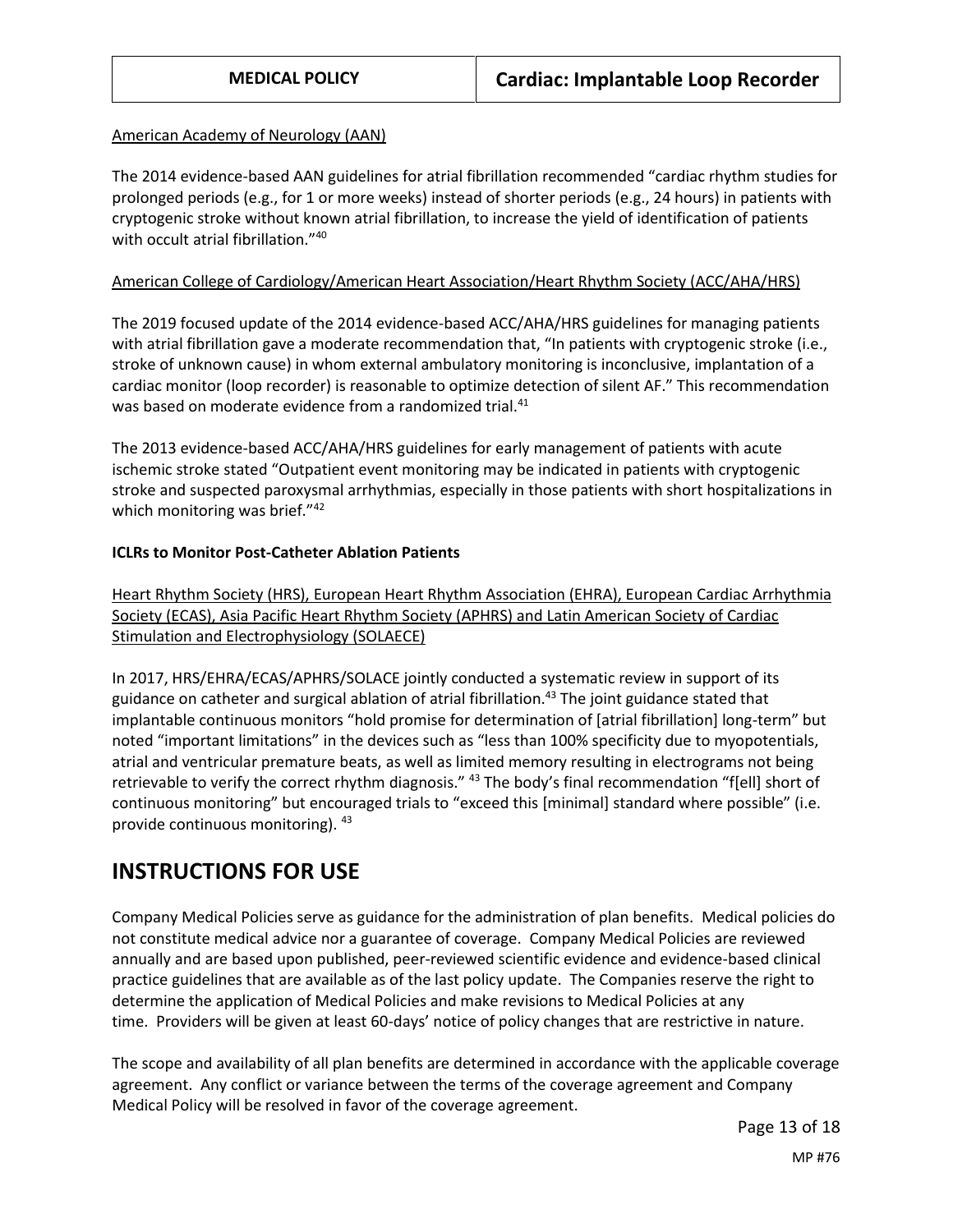# **REGULATORY STATUS**

| <b>Device Name</b>                      | <b>FDA Indications for Use</b>                                                                                                        |  |  |
|-----------------------------------------|---------------------------------------------------------------------------------------------------------------------------------------|--|--|
| c devices by Biotronik <sup>44,45</sup> | BioMonitor devices are indicated to detect the following cardiac                                                                      |  |  |
| (Biomonitor III, Biomonitor             | arrhythmias:                                                                                                                          |  |  |
| Illm, Biomonitor 2-Af,                  | <b>Atrial fibrillation</b><br>$\bullet$                                                                                               |  |  |
| Biomonitor)                             | Bradycardia<br>$\bullet$                                                                                                              |  |  |
|                                         | Sudden rate drop<br>$\bullet$                                                                                                         |  |  |
|                                         | High ventricular rate (HVR)<br>$\bullet$                                                                                              |  |  |
|                                         | Asystole<br>$\bullet$                                                                                                                 |  |  |
|                                         |                                                                                                                                       |  |  |
|                                         | The BioMonitor is indicated for:                                                                                                      |  |  |
|                                         | Patients with clinical syndromes or situations at increased risk of<br>٠                                                              |  |  |
|                                         | cardiac arrhythmias                                                                                                                   |  |  |
|                                         | Patients who experience transient symptoms that may suggest a<br>$\bullet$                                                            |  |  |
|                                         | cardiac arrhythmia                                                                                                                    |  |  |
|                                         | The device has not been tested for and it is not intended for<br>$\bullet$                                                            |  |  |
|                                         | pediatric use                                                                                                                         |  |  |
| Confirm Insertable Cardiac              | The Confirm Rx <sup>™</sup> ICM is indicated for the monitoring and diagnostic                                                        |  |  |
| Monitors by Abbott/St.                  |                                                                                                                                       |  |  |
| Jude <sup>46,47</sup>                   | evaluation of patients who experience unexplained symptoms such<br>as: dizziness, palpitations, chest pain, syncope, and shortness of |  |  |
| (Confirm Rx Insertable                  | breath, as well as patients who are at risk for cardiac arrhythmias. It is                                                            |  |  |
| Cardiac Monitor, SJM                    | also indicated for patients who have been previously diagnosed with                                                                   |  |  |
| Confirm Implantable Cardiac             | atrial fibrillation or who are susceptible to developing atrial                                                                       |  |  |
| Monitor)                                | fibrillation.                                                                                                                         |  |  |
|                                         |                                                                                                                                       |  |  |
| Reveal LINQ Insertable                  | The Reveal LINQ ICM is an insertable automatically-activated and                                                                      |  |  |
| <b>Cardiac Monitoring System</b>        | patient-activated monitoring system that records subcutaneous ECG                                                                     |  |  |
| (Medtronic) <sup>48</sup>               | and is indicated in the following cases:                                                                                              |  |  |
|                                         | Patients with clinical syndromes or situations at increased risk of<br>٠                                                              |  |  |
|                                         | cardiac arrhythmias                                                                                                                   |  |  |
|                                         | Patients who experience transient symptoms such as dizziness,<br>$\bullet$                                                            |  |  |
|                                         | palpitation, syncope, and chest pain that may suggest a cardiac                                                                       |  |  |
|                                         | arrhythmia                                                                                                                            |  |  |
|                                         |                                                                                                                                       |  |  |
|                                         | The device has not been tested specifically for pediatric use.                                                                        |  |  |
| Reveal XT Insertable Cardiac            | The Reveal XT and DX Insertable Cardiac Monitors are implantable                                                                      |  |  |
| Monitor (Medtronic) <sup>49</sup>       | patient-activated and automatically-activated monitoring systems                                                                      |  |  |
|                                         | that record subcutaneous ECG and are indicated in the following                                                                       |  |  |
|                                         | cases:                                                                                                                                |  |  |
|                                         |                                                                                                                                       |  |  |
|                                         | Patients with clinical syndromes or situations at increased risk                                                                      |  |  |
|                                         | of cardiac arrhythmias                                                                                                                |  |  |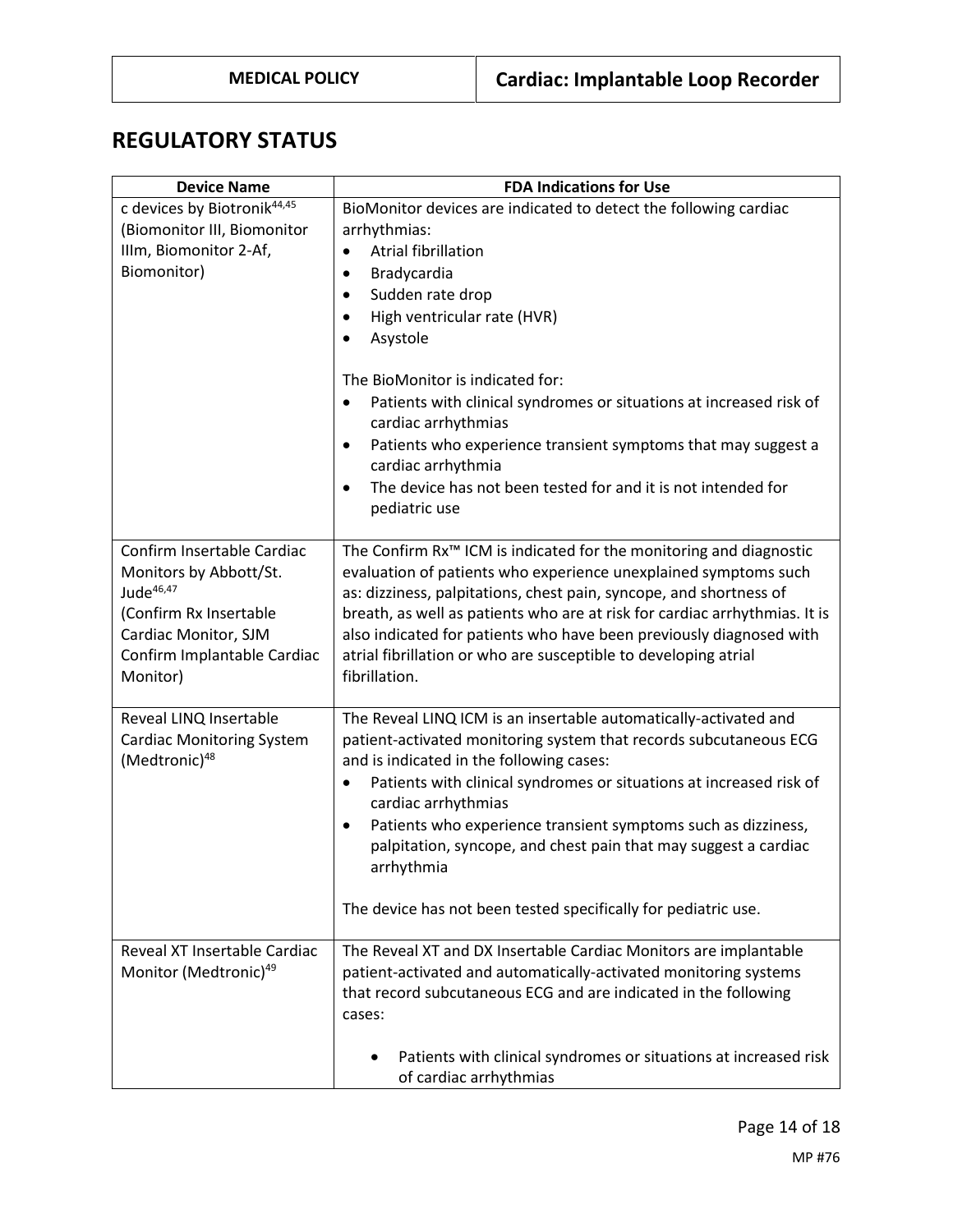| <b>MEDICAL POLICY</b> |                                                                                                                                                                                                                                | <b>Cardiac: Implantable Loop Recorder</b>                                                                                                                               |
|-----------------------|--------------------------------------------------------------------------------------------------------------------------------------------------------------------------------------------------------------------------------|-------------------------------------------------------------------------------------------------------------------------------------------------------------------------|
|                       |                                                                                                                                                                                                                                |                                                                                                                                                                         |
|                       | $\bullet$                                                                                                                                                                                                                      | Patients who experience transient symptoms such as<br>dizziness, palpitation, syncope and chest pain that may<br>suggest a cardiac arrhythmia.                          |
|                       | The Patient Assistant is intended for unsupervised patient use away<br>from a hospital or clinic. The Patient Assistant activates, one or more<br>of the data management features in the Reveal Insertable Cardiac<br>Monitor: |                                                                                                                                                                         |
|                       | device memory.                                                                                                                                                                                                                 | To verify whether the implanted device has detected a<br>suspected arrhythmia or device related event.*<br>To initiate recording of cardiac event data in the implanted |
|                       |                                                                                                                                                                                                                                | *only applicable to the Reveal XT Patient Assistant Model 9539                                                                                                          |

#### Mental Health Parity Statement

Coverage decisions are made on the basis of individualized determinations of medical necessity and the experimental or investigational character of the treatment in the individual case. In cases where medical necessity is not established by policy for specific treatment modalities, evidence not previously considered regarding the efficacy of the modality that is presented shall be given consideration to determine if the policy represents current standards of care.

#### Centers for Medicare & Medicaid Services

A National Coverage Determination (NCD) was identified for Electrocardiographic Services [\(20.15\)](https://www.cms.gov/medicare-coverage-database/details/ncd-details.aspx?NCDId=179); however, the NCD did not provide any specific criteria and indicated, "unless there is a specific NCD for that device or service, determination as to whether a device or service that fits into the framework is reasonable and necessary is according to local MAC discretion."<sup>50</sup> No LCD was identified as of July 2021. Therefore, the criteria within this policy will be applied to Medicare members.

## **REFERENCES**

- 1. Agency for Healthcare Research and Quality (AHRQ). *Remote Cardiac Monitoring: A Systematic Review.* Rockville (MD): Agency for Healthcare Research and Quality (US);2007.
- 2. Hayes Inc. Implantable Cardiac Loop Recorders for Diagnosis and Management of Syncope in Adults. Last upated 36/16/2020. Archived 4/9/2021. [https://evidence.hayesinc.com/report/dir.implantable3263.](https://evidence.hayesinc.com/report/dir.implantable3263) Accessed 7/15/2021.
- 3. Hongo R, Goldschlager N. Evaluating patients with unexplained syncope. *Cardiovascular reviews & reports.* 2004;25(5):214-220.
- 4. Kapoor WN, Karpf M, Wieand S, Peterson JR, Levey GS. A prospective evaluation and follow-up of patients with syncope. *N Engl J Med.* 1983;309(4):197-204.
- 5. National Stroke Association. What is stroke? [https://www.stroke.org/understand-stroke/what](https://www.stroke.org/understand-stroke/what-is-stroke/)[is-stroke/.](https://www.stroke.org/understand-stroke/what-is-stroke/) Accessed 7/15/2021.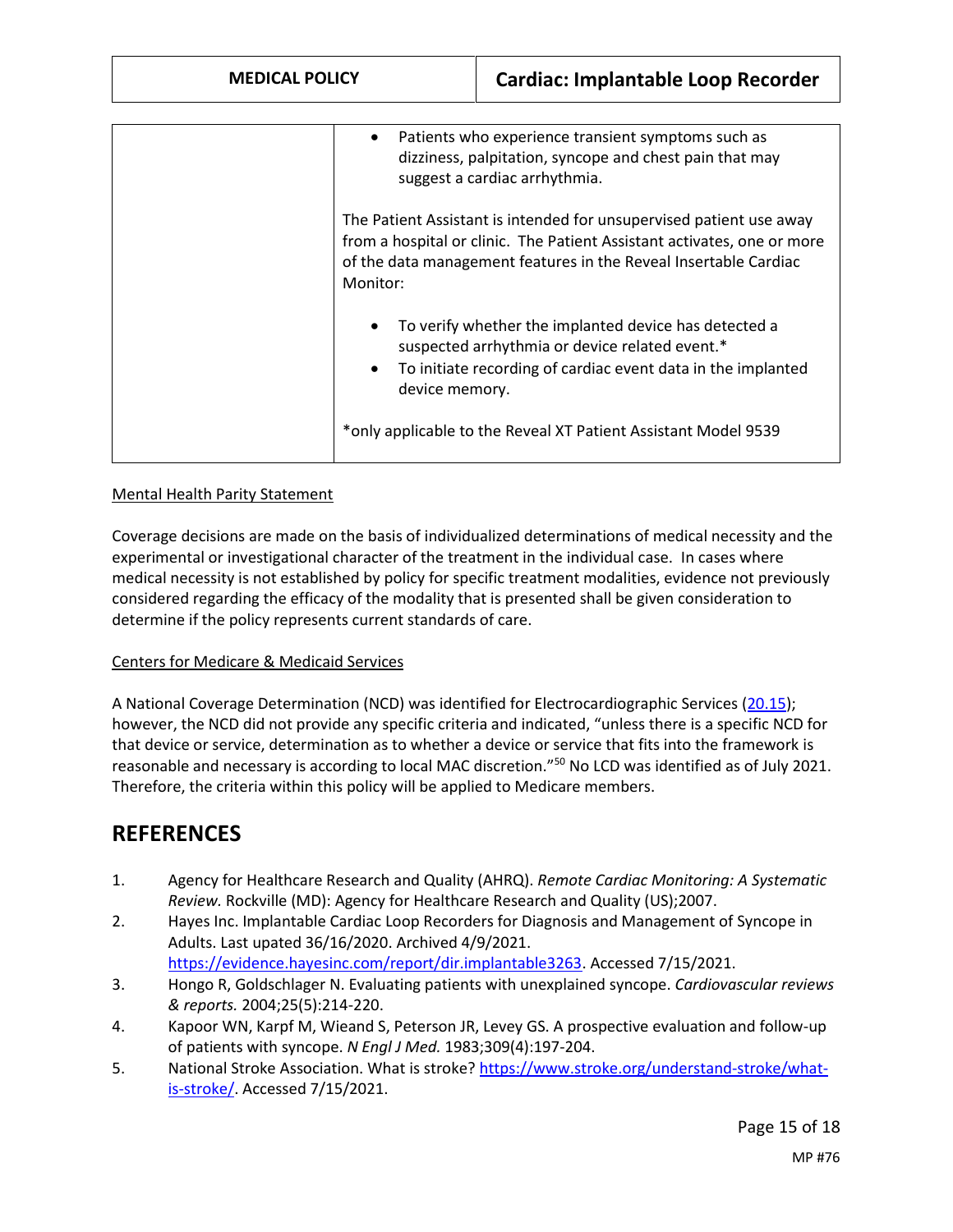- 6. Gladstone DJ, Spring M, Dorian P, et al. Atrial Fibrillation in Patients with Cryptogenic Stroke. *New England Journal of Medicine.* 2014;370(26):2467-2477. <https://www.nejm.org/doi/full/10.1056/NEJMoa1311376>
- 7. American Heart Association Holter Monitor. [https://www.heart.org/en/health-topics/heart](https://www.heart.org/en/health-topics/heart-attack/diagnosing-a-heart-attack/holter-monitor)[attack/diagnosing-a-heart-attack/holter-monitor.](https://www.heart.org/en/health-topics/heart-attack/diagnosing-a-heart-attack/holter-monitor) Published 2015. Accessed 7/15/2021.
- 8. FDA. 510(k) premarket notification for Telemetry Patch System. [https://www.accessdata.fda.gov/scripts/cdrh/cfdocs/cfpmn/pmn.cfm?ID=K153473.](https://www.accessdata.fda.gov/scripts/cdrh/cfdocs/cfpmn/pmn.cfm?ID=K153473) Published 2016. Accessed 7/15/2021.
- 9. Rothman SA, Laughlin JC, Seltzer J, et al. The diagnosis of cardiac arrhythmias: A prospective multi-center randomized study comparing mobile cardiac outpatient telemetry versus standard loop event monitoring. *Journal of cardiovascular electrophysiology.* 2007;18(3):241-247. <https://onlinelibrary.wiley.com/doi/full/10.1111/j.1540-8167.2006.00729.x>
- 10. National Heart Lung and Blood Institute. Catheter Ablation. [https://www.nhlbi.nih.gov/health](https://www.nhlbi.nih.gov/health-topics/catheter-ablation)[topics/catheter-ablation.](https://www.nhlbi.nih.gov/health-topics/catheter-ablation) Accessed 7/15/2021.
- 11. Hayes Inc. Product Comparison: Implantable Cardiac Loop Recorders. [https://evidence.hayesinc.com/report/crr.cardiacloop4645.](https://evidence.hayesinc.com/report/crr.cardiacloop4645) Published 2019. Accessed 7/15/2021.
- 12. ECRI Institute. Confirm Rx Insertable Cardiac Monitor (Abbott Laboratories) for Diagnosing and Monitoring Cardiac Arrhythmia. Published 9/30/2018. [https://www.ecri.org/components/ProductBriefs/Pages/25642.aspx.](https://www.ecri.org/components/ProductBriefs/Pages/25642.aspx) Accessed 7/16/2021.
- 13. ECRI Institute. Reveal LINQ II Insertable Cardiac Monitor (Medtronic plc.) for Patients at Risk of Cardiac Arrhythmia. Published 10/1/2018. Updated 6/8/2021.

[https://www.ecri.org/components/ProductBriefs/Pages/26379.aspx.](https://www.ecri.org/components/ProductBriefs/Pages/26379.aspx) Accessed 7/16/2021.

- 14. Solbiati M, Casazza G, Dipaola F, et al. The diagnostic yield of implantable loop recorders in unexplained syncope: A systematic review and meta-analysis. *Int J Cardiol.* 2017;231:170-176.
- 15. Solbiati M, Costantino G, Casazza G, et al. Implantable loop recorder versus conventional diagnostic workup for unexplained recurrent syncope. *Cochrane Database Syst Rev.*  2016;4:Cd011637.
- 16. Podoleanu C, DaCosta A, Defaye P, et al. Early use of an implantable loop recorder in syncope evaluation: a randomized study in the context of the French healthcare system (FRESH study). *Archives of cardiovascular diseases.* 2014;107(10):546-552.
- 17. Krahn AD, Klein GJ, Yee R, Skanes AC. Randomized assessment of syncope trial: conventional diagnostic testing versus a prolonged monitoring strategy. *Circulation.* 2001;104(1):46-51.
- 18. Farwell D, Freemantle N, Sulke A. Use of implantable loop recorders in the diagnosis and management of syncope. *European heart journal.* 2004;25(14):1257-1263.
- 19. Edvardsson N, Frykman V, van Mechelen R, et al. Use of an implantable loop recorder to increase the diagnostic yield in unexplained syncope: results from the PICTURE registry. *Europace.* 2010;13(2):262-269.
- 20. Hayes Inc. Implantable Cardiac Loop Recorders for Detection of Atrial Fibrillation Following Cryptogenic Stroke. Last reviewed 7/18/2019. Archived 7/14/2020. . [https://evidence.hayesinc.com/report/htb.implantable3080.](https://evidence.hayesinc.com/report/htb.implantable3080) Accessed 7/15/2021.
- 21. Sposato LA, Cipriano LE, Saposnik G, Vargas ER, Riccio PM, Hachinski V. Diagnosis of atrial fibrillation after stroke and transient ischaemic attack: a systematic review and meta-analysis. *The Lancet Neurology.* 2015;14(4):377-387.<https://www.ncbi.nlm.nih.gov/pubmed/25748102>
- 22. Sanna T, Diener HC, Passman RS, et al. Cryptogenic stroke and underlying atrial fibrillation. *N Engl J Med.* 2014;370(26):2478-2486.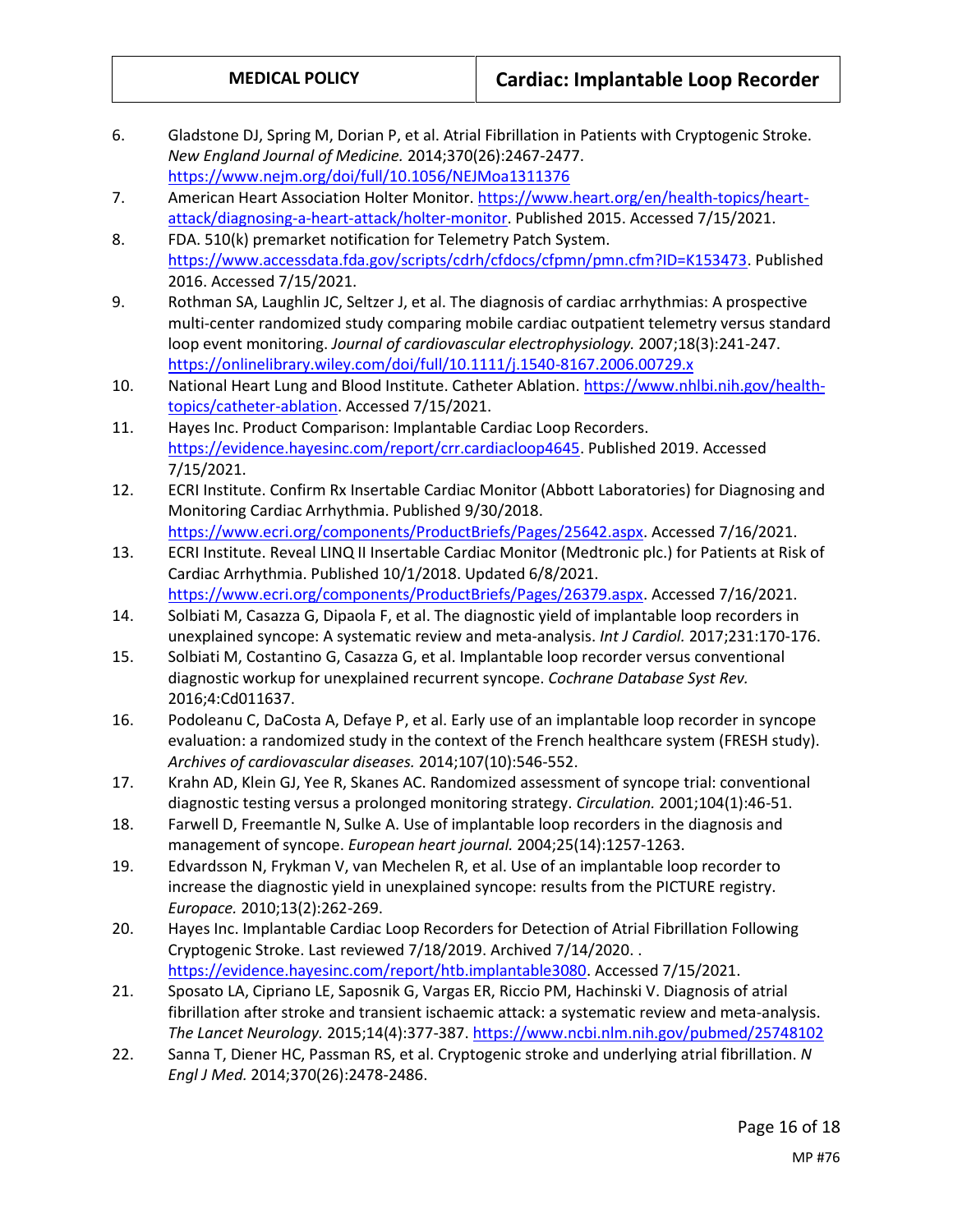- 23. Ziegler PD, Rogers JD, Ferreira SW, et al. Real-World Experience with Insertable Cardiac Monitors to Find Atrial Fibrillation in Cryptogenic Stroke. *Cerebrovasc Dis.* 2015;40(3-4):175-181.
- 24. Cotter PE, Martin PJ, Ring L, Warburton EA, Belham M, Pugh PJ. Incidence of atrial fibrillation detected by implantable loop recorders in unexplained stroke. *Neurology.* 2013;80(17):1546- 1550.
- 25. Christensen L, Krieger D, Højberg S, et al. Paroxysmal atrial fibrillation occurs often in cryptogenic ischaemic stroke. Final results from the SURPRISE study. *European journal of neurology.* 2014;21(6):884-889.
- 26. Ritter MA, Kochhäuser S, Duning T, et al. Occult atrial fibrillation in cryptogenic stroke: detection by 7-day electrocardiogram versus implantable cardiac monitors. *Stroke.* 2013;44(5):1449-1452.
- 27. Jorfida M, Antolini M, Cerrato E, et al. Cryptogenic ischemic stroke and prevalence of asymptomatic atrial fibrillation: a prospective study. *Journal of Cardiovascular Medicine.*  2016;17(12):863-869.
- 28. Etgen T, Hochreiter M, Mundel M, Freudenberger T. Insertable cardiac event recorder in detection of atrial fibrillation after cryptogenic stroke: an audit report. *Stroke.* 2013;44(7):2007- 2009.
- 29. Pecha S, Aydin MA, Ahmadzade T, et al. Implantable loop recorder monitoring after concomitant surgical ablation for atrial fibrillation (AF): insights from more than 200 continuously monitored patients. *Heart Vessels.* 2016;31(8):1347-1353.
- 30. Yang P, Pu L, Yang L, et al. Value of Implantable Loop Recorders in Monitoring Efficacy of Radiofrequency Catheter Ablation in Atrial Fibrillation. *Med Sci Monit.* 2016;22:2846-2851.
- 31. Damiano RJ, Jr., Lawrance CP, Saint LL, et al. Detection of Atrial Fibrillation After Surgical Ablation: Conventional Versus Continuous Monitoring. *Ann Thorac Surg.* 2016;101(1):42-47; discussion 47-48.
- 32. Cho HJ, Lee CH, Hwang J, et al. Accuracy of implantable loop recorders for detecting atrial tachyarrhythmias after atrial fibrillation catheter ablation. *International Journal of Arrhythmia.*  2020;21:1-7.
- 33. Brignole M, Moya A, de Lange FJ, et al. 2018 ESC Guidelines for the diagnosis and management of syncope. *Eur Heart J.* 2018;39(21):1883-1948.
- 34. Thungavelu Y, Wang W, Lin P, Chen T, Xu K. The clinical utility of vestibular autorotation test in patients with vestibular migraine. *Acta oto-laryngologica.* 2017;137(10):1046-1050.
- 35. National Institute for Health and Care Excellence (NICE). Transient loss of consciousness ('blackouts') in over 16s. [https://www.nice.org.uk/guidance/cg109.](https://www.nice.org.uk/guidance/cg109) Published 2010 (updated 2014). Accessed 7/15/2021.
- 36. Strickberger SA, Benson DW, Biaggioni I, et al. AHA/ACCF scientific statement on the evaluation of syncope: from the American Heart Association Councils on Clinical Cardiology, Cardiovascular Nursing, Cardiovascular Disease in the Young, and Stroke, and the Quality of Care and Outcomes Research Interdisciplinary Working Group; and the American College of Cardiology Foundation In Collaboration With the Heart Rhythm Society. *J Am Coll Cardiol.* 2006;47(2):473-484.
- 37. National Institute for Health and Care Excellence (NICE). Implantable cardiac monitors to detect atrial fibrillation after cryptogenic stroke. Diagnostic Guidance. Published 9/2/2020. . [https://www.nice.org.uk/guidance/dg41/resources/implantable-cardiac-monitors-to-detect](https://www.nice.org.uk/guidance/dg41/resources/implantable-cardiac-monitors-to-detect-atrial-fibrillation-after-cryptogenic-stroke-pdf-1053806149573)[atrial-fibrillation-after-cryptogenic-stroke-pdf-1053806149573.](https://www.nice.org.uk/guidance/dg41/resources/implantable-cardiac-monitors-to-detect-atrial-fibrillation-after-cryptogenic-stroke-pdf-1053806149573) Accessed 7/15/2021.
- 38. National Institute for Health and Care Excellence (NICE). Atrial fibrillation. [https://www.nice.org.uk/guidance/qs93.](https://www.nice.org.uk/guidance/qs93) Published 2015 (updated 2018). Accessed
- 39. National Institute for Health and Care Excellence (NICE). Implantable cardiac monitors (BioMonitor 2-AF, Confirm Rx insertable cardiac monitor and Reveal LINQ Insertable Cardiac